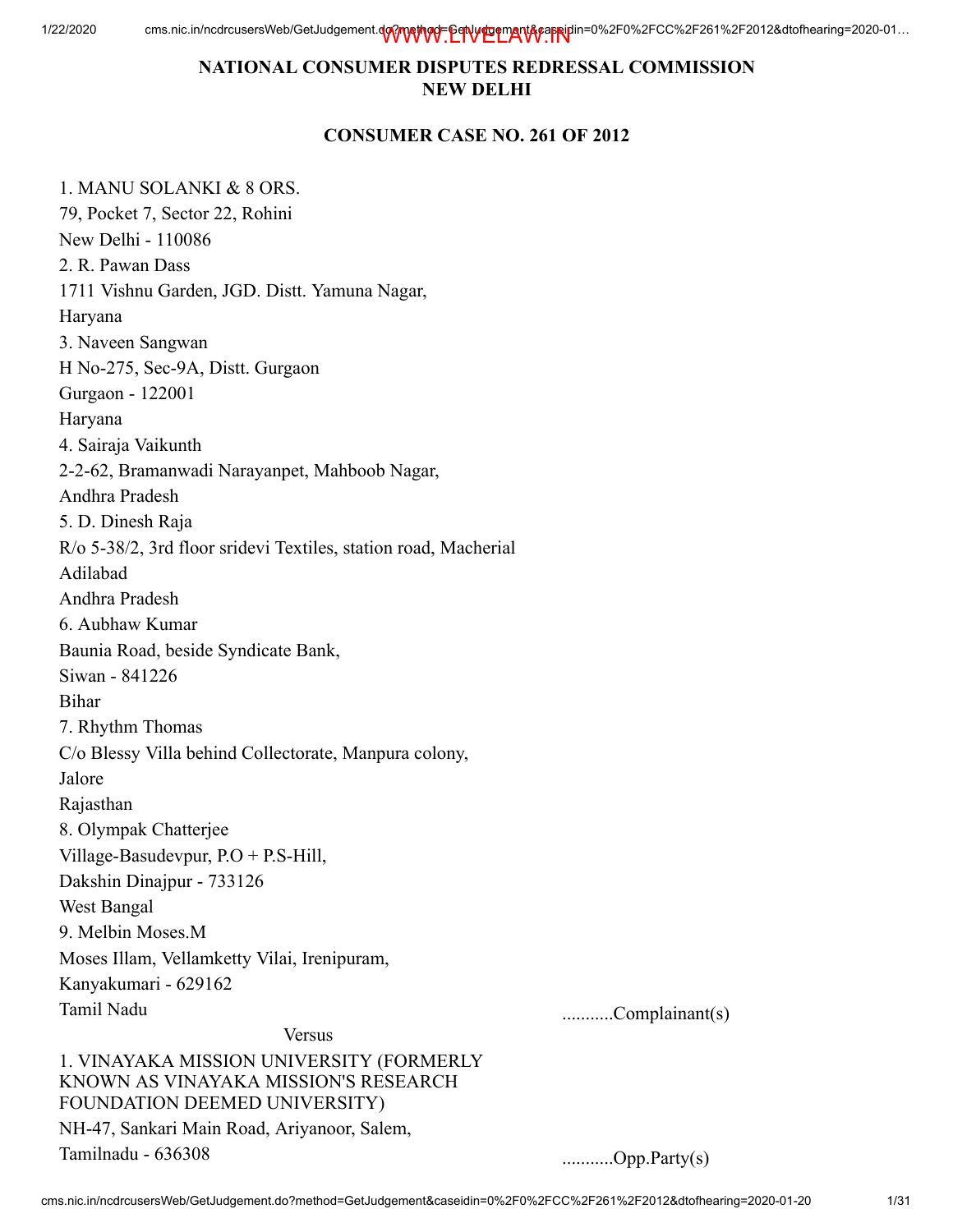#### CONSUMER CASE NO. 2238 OF 2018

1. DEEPAK TYAGI & 14 ORS.

2. .

. ...........Complainant(s)

Versus

1. SHREE CHHATRAPATI SHIVAJI EDUCATION SOCIETY & ...........Opp.Party(s) ANR.

(THROUGH ITS DIRECTOR MR. NITIN BALKRISHNA PAWAR) R/o SUVIPRAM APARTMENT, FLAT NO-S-1, S-2, OPP. DR. KIRAN DOSHI NURSHING HOME, NEW SHAHUPURI, KOLHAPUR,

#### MAHARASHTRA

2. INSTITUTE OF MEDICAL SCIENCES & RESEARCH,

SITUATED AT:- VILLAGE-MAYANI, TAL- KHATAV,

SATARA

MAHARASHTRA

3. DR. MAHADEO R. DESHMUKH - FOUNDER/WORKING PRESIDENT

INSTITUTE OF MEDICAL SCIENCES & RESEARCH,

(THROUGH ITS EXECUTIVE COMMITTEE ) SITUATED AT:-

VILLAGE-MAYANI, TAL-KHATAV,

SATARA,

MAHARASHTRA

4. MR. PRANJIVAN T. PATEL - PRESIDENT

INSTITUTE OF MEDICAL SCIENCES & RESEARCH,

(THROUGH ITS EXECUTIVE COMMITTEE) SITUATED AT:-

VILLAGE-MAYANI, TAL- KHATAV,

SATARA,

MAHARASHTRA

5. DR. SHASHIKANT M. KUMBHAR - VICE PRESIDENT INSTITUTE OF MEDICAL SCIENCES & RESEARCH, (THROUGH ITS EXECUTIVE COMMITTEE) SITUATED AT:- VILLAGE-MAYANI, TAL- KHATAV,

SATARA

MAHARASHTRA

6. ADV. NITIN B. PAWAR - CHAIRMAN LEGAL

COMMITTEE

INSTITUTE OF MEDICAL SCIENCES & RESEARCH, (THROUGH ITS EXECUTIVE COMMITTEE) SITUATED AT:-

VILLAGE-MAYANI, TAL- KHATAV,

SATARA

MAHARASHTRA

7. MR. PARESH DOSHI - DIRECTOR INSTITUTE OF MEDICAL SCIENCES & RESEARCH, (THROUGH ITS EXECUTIVE COMMITTEE) SITUATED AT:- VILLAGE-MAYANI, TAL- KHATAV,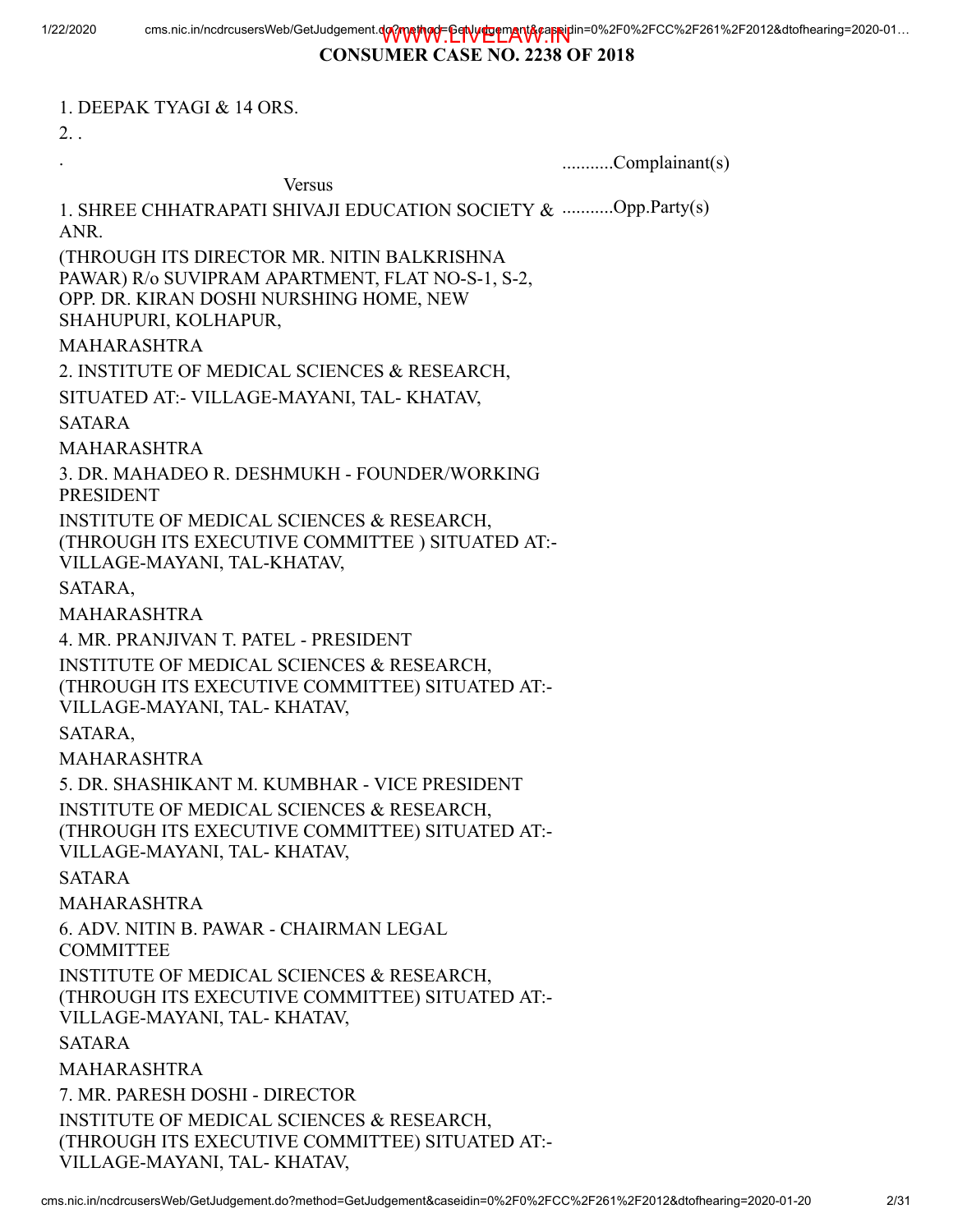SATARA MAHARASHTRA 8. MR. JAYANTIBHAI T. PATEL - DIRECTOR INSTITUTE OF MEDICAL SCIENCES & RESEARCH, (THROUGH ITS EXECUTIVE COMMITTEE) SITUATED AT:- VILLAGE-MAYANI, TAL- KHATAV, SATARA MAHARASHTRA 9. MR. APPASAHEB R. DESHMUKH - CHAIRMAN - RIARCH INSTITUTE OF MEDICAL SCIENCES & RESEARCH, (THROUGH ITS EXECUTIVE COMMITTEE) SITUATED AT:- VILLAGE-MAYANI, TAL- KHATAV, SATARA MAHARASHTRA 10. MR. PRAKASH JAYANTIBHAI PATEL - DIRECTOR INSTITUTE OF MEDICAL SCIENCES & RESEARCH, (THROUGH ITS EXECUTIVE COMMITTEE) SITUATED AT:- VILLAGE-MAYANI, TAL- KHATAV, SATARA MAHARASHTRA 11. DR. DATTATRAYA P. KHADE - DIRECTOR INSTITUTE OF MEDICAL SCIENCES & RESEARCH, (THROUGH ITS EXECUTIVE COMMITTEE) SITUATED AT:- VILLAGE-MAYANI, TAL- KHATAV, SATARA MAHARASHTRA 12. DR. GAJANAN R. JADHAV - DIRECTOR INSTITUTE OF MEDICAL SCIENCES & RESEARCH, (THROUGH ITS EXECUTIVE COMMITTEE) SITUATED AT:- VILLAGE-MAYANI, TAL- KHATAV, SATARA MAHARASHTRA 13. MR. SIDDHANATH DEVKAR - DIRECTOR INSTITUTE OF MEDICAL SCIENCES & RESEARCH, (THROUGH ITS EXECUTIVE COMMITTEE) SITUATED AT:- VILLAGE-MAYANI, TAL- KHATAV, SATARA MAHARASHTRA 14. MR. SAMBHAJI H. SHINDE - DIRECTOR INSTITUTE OF MEDICAL SCIENCES & RESEARCH, (THROUGH ITS EXECUTIVE COMMITTEE) SITUATED AT:- VILLAGE-MAYANI, TAL- KHATAV, SATARA MAHARASHTRA 15. DR. SAYAJI N. PAWAR - DIRECTOR INSTITUTE OF MEDICAL SCIENCES & RESEARCH,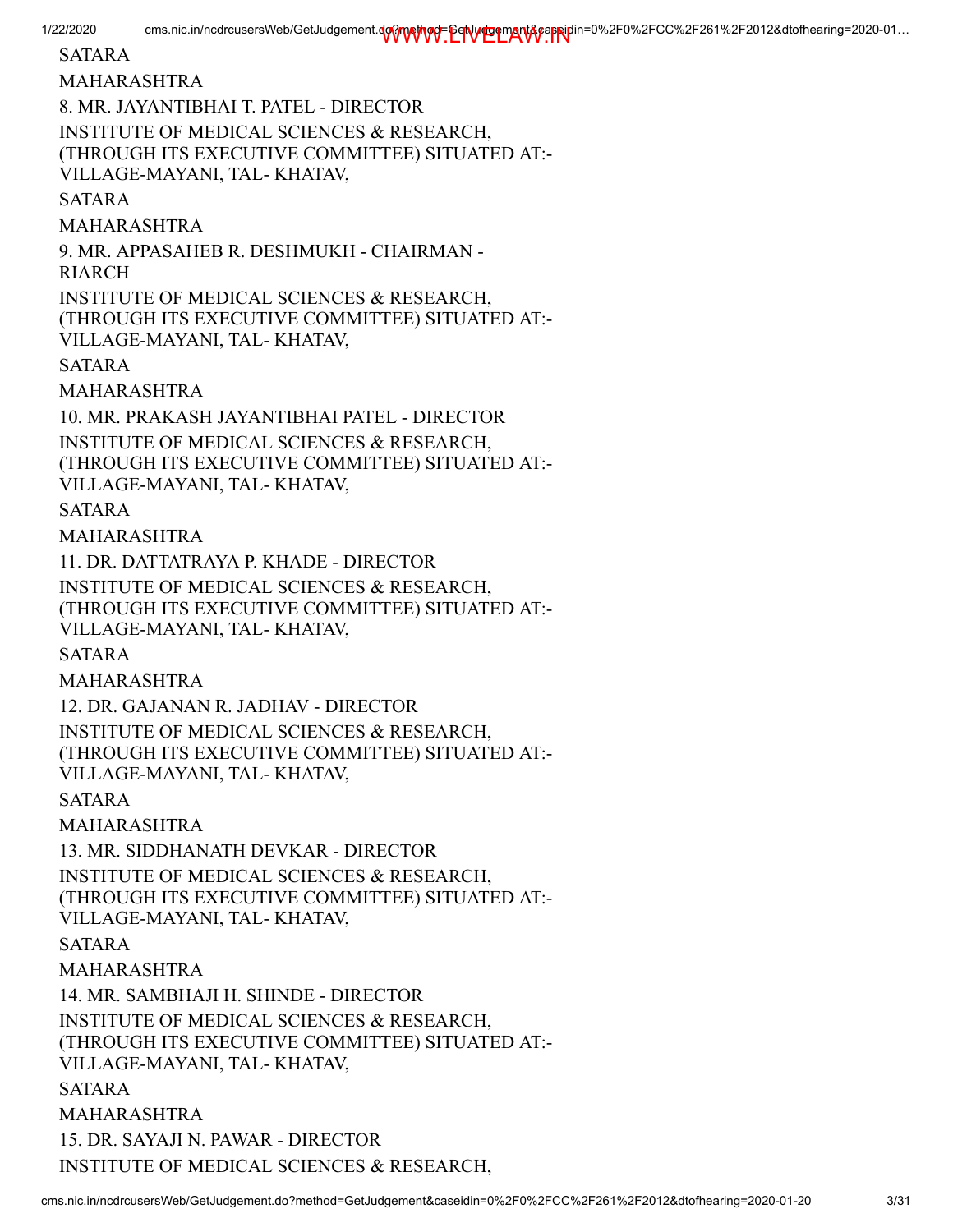1/22/2020 cms.nic.in/ncdrcusersWeb/GetJudgement.do?method=GetVurDemant&capeiplin=0%2F0%2FCC%2F261%2F2012&dtofhearing=2020-01... (THROUGH ITS EXECUTIVE COMMITTEE) SITUATED AT:- VILLAGE-MAYANI, TAL- KHATAV, SATARA MAHARASHTRA 16. MR. ARVIND N. DESHMUKH - DIRECTOR INSTITUTE OF MEDICAL SCIENCES & RESEARCH, (THROUGH ITS EXECUTIVE COMMITTEE) SITUATED AT:- VILLAGE-MAYANI, TAL- KHATAV, SATARA MAHARASHTRA 17. DR. (MRS.) U.M DESHMUKH - DIRECTOR INSTITUTE OF MEDICAL SCIENCES & RESEARCH, (THROUGH ITS EXECUTIVE COMMITTEE) SITUATED AT:- VILLAGE-MAYANI, TAL- KHATAV, SATARA MAHARASHTRA 18. DR.(MRS.) C.M. DESHMUKH - DIRECTOR INSTITUTE OF MEDICAL SCIENCES & RESEARCH, (THROUGH ITS EXECUTIVE COMMITTEE) SITUATED AT:- VILLAGE-MAYANI, TAL- KHATAV, SATARA MAHARASHTRA 19. MR. PRAKASH H. PATIL - DIRECTOR INSTITUTE OF MEDICAL SCIENCES & RESEARCH, (THROUGH ITS EXECUTIVE COMMITTEE) SITUATED AT:- VILLAGE-MAYANI, TAL- KHATAV, SATARA MAHARASHTRA 20. DR. MOHMAD SAD SIDDIQUI - JOINT SECRETARY INSTITUTE OF MEDICAL SCIENCES & RESEARCH, (THROUGH ITS EXECUTIVE COMMITTEE) SITUATED AT:- VILLAGE-MAYANI, TAL- KHATAV, SATARA MAHARASHTRA 21. DR. ATUL CHANDUGADE - GENERAL SECRETARY INSTITUTE OF MEDICAL SCIENCES & RESEARCH, (THROUGH ITS EXECUTIVE COMMITTEE) SITUATED AT:- VILLAGE-MAYANI, TAL- KHATAV, SATARA MAHARASHTRA CONSUMER CASE NO. 267 OF 2012

#### WITH

IA/2509/2013(Impleadment of Parties),IA/4409/2013(Recalling of order),IA/6663/2015(Directions),IA/7297/2019(Placing addl. documents),IA/8036/2019(Impleadment of Parties),IA/12784/2019(Amendment of complaint),IA/12924/2019(Permission to File Joint Complaint),IA/13416/2019(Amended memo of parties)

...........Complainant(s)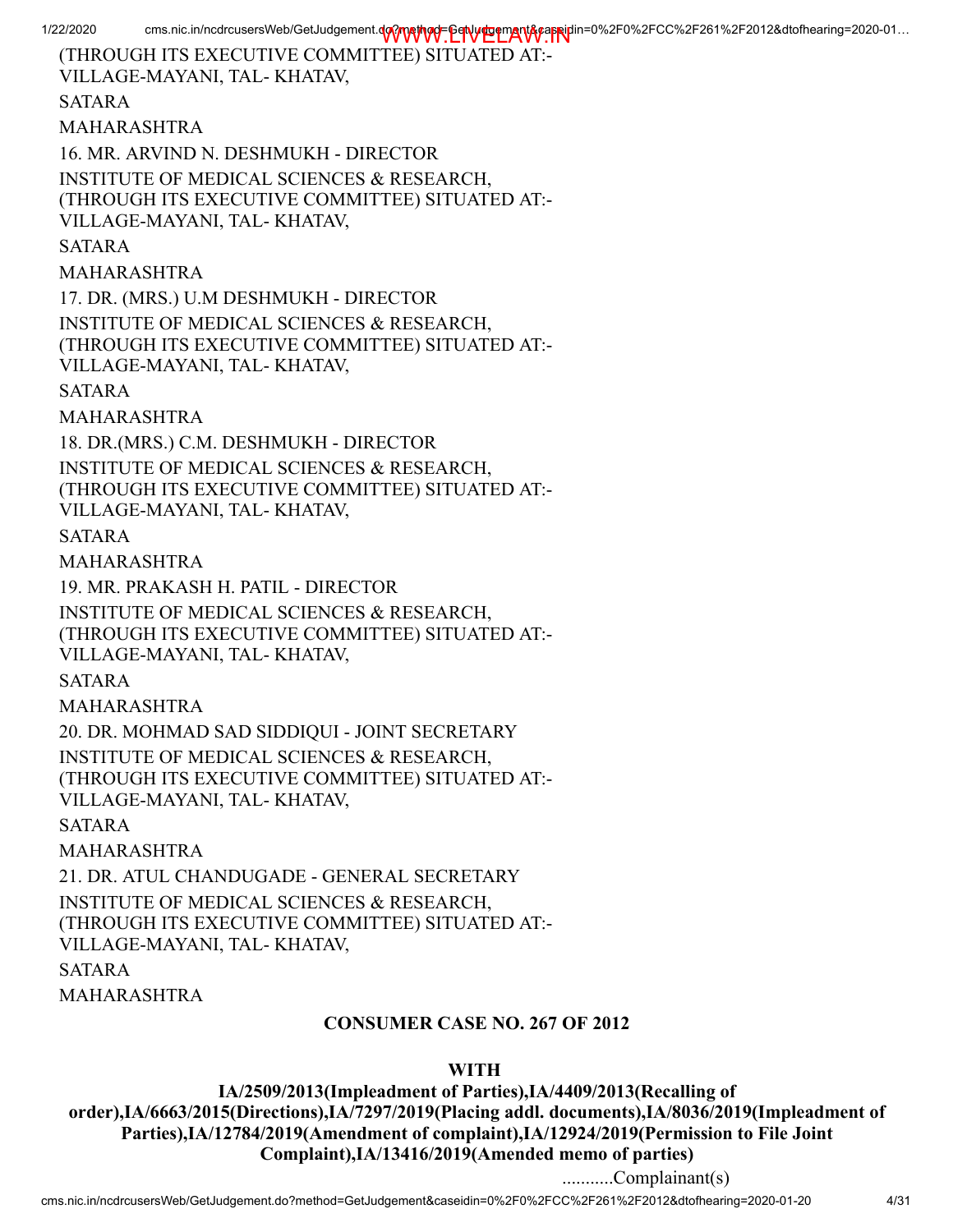1. ARAVIND RAVEENDRAN & 5 ORS.

Sreemangalam, Keezhattingal, P.O. Kadakkavur-695396, Trivandrum Kerala 2. Thangadurai A. Komarapalayam (PO) Yethapur (via) Attur T.K., Salem - 636 117. Tamil Nadu 3. M. Selvakumar 6/362, Kabilar Malai Road, Jedarpalayam P.O. Namakkal - 637 213 Tamilnadu. 4. j. Mohamed Ibrahim 1/1106, Pallaivasal Street, Bharathinagar, Ramanathapuram - 623 503. Tamil Nadu. 5. Vinit Kumar Jain VPO-Sabli, Via-Kanba, Dungarpur, Rajasthan 6. Souvik Biswas H. No. -123, Roydanga bankura More Durgapur, P.O. Durgapur, Police Station-Coke Over, Burdwan, West Bengal. 7. . .

Versus

1. VINAYAKA MISSION UNIVERSITY (FORMERLY KNOWN AS VINAYAKA MISSION'S RESEARCH FOUNDATION DEEMED UNIVERSITY) NH-47, Sankari Main Road, Ariyanoor, Salem Tamil Nadu, India ...........Opp.Party(s)

## REVISION PETITION NO. 1366 OF 2019

(Against the Order dated 18/12/2018 in Appeal No. 418/2016 of the State Commission Andhra Pradesh)

1. DIRECTOR, NIFT CAMPUS & 3 ORS. NEAR GREEN PARK METRO STATION HAUZ KHAS, NEW DELHI-110016 2. REGISTRAR NIFT CAMPUS, NEAR GREEN PARK METRO STATION HAUZ KHAS NEW DELHI-110016 3. DIRECTOR, NIFT CAMPUS, OPPOSITE HI-TECH CITY, CYBERABAD POST, MADHAPUR, ...........Petitioner(s)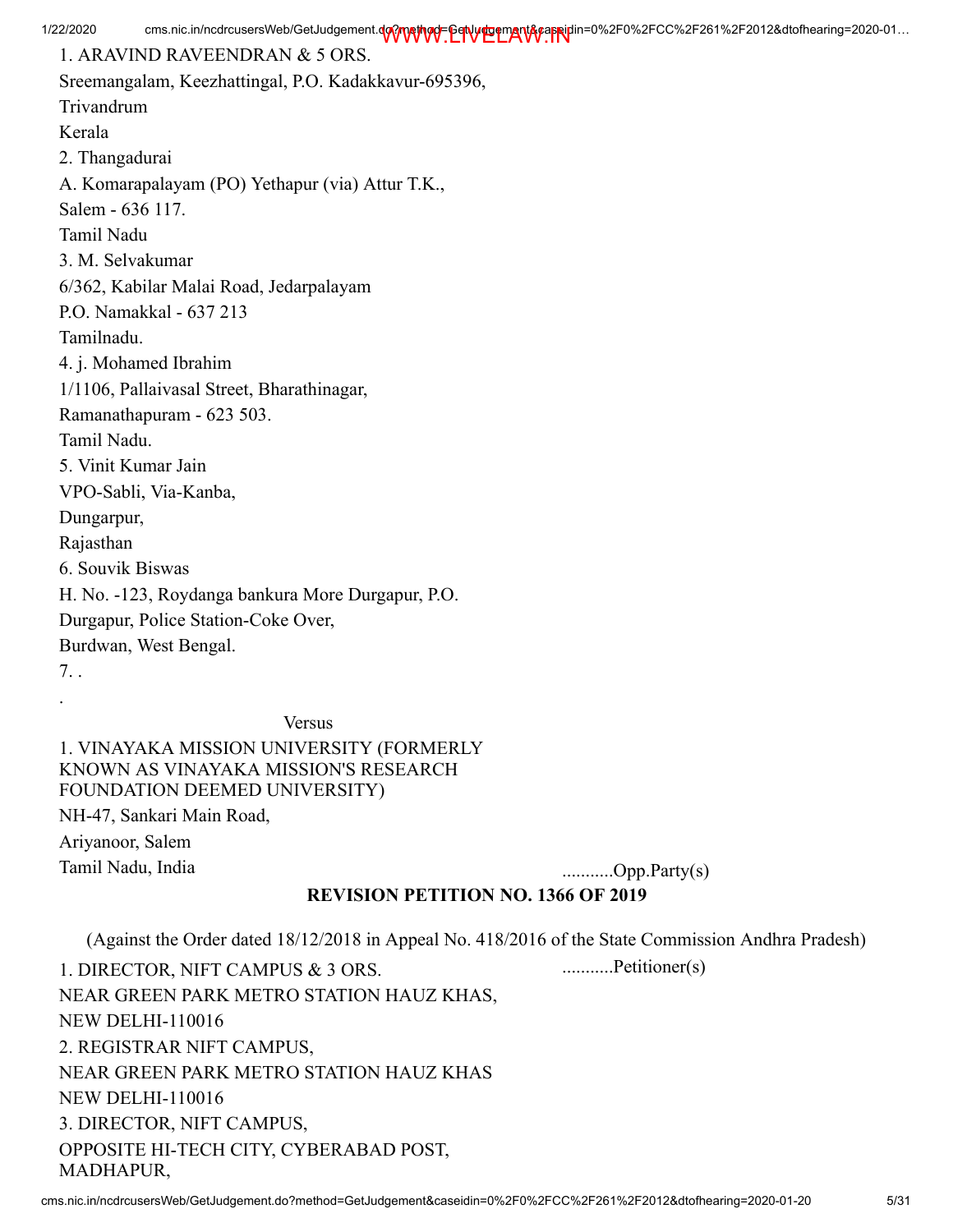1/22/2020 cms.nic.in/ncdrcusersWeb/GetJudgement.do?method=GetVurDemant&capeiplin=0%2F0%2FCC%2F261%2F2012&dtofhearing=2020-01... HYDERABAD-500081 TELANGANA 4. DIRECTOR, NIFT CAMPUS OLD NEIGRIHMS C BLOCK PASTEUR HILLS LAWMALI POLO. SHILLONG-793001 MEGHALAYA Versus 1. BALAJIREDDY SAI KRISHNA S/O. B. KUMAR, R/O. 20D-1-21, DOKALAVARI STREET, GANDHINAGAR ELURU-534002 ............Respondent(s) REVISION PETITION NO. 1731 OF 2017 (Against the Order dated 06/03/2017 in Appeal No. 346/2016 of the State Commission Chhattisgarh) 1. ARTI SAO & ANR. W/O. SHRI NAND KISHOR SAO, R/O. QR. NO. 14/B, STREET NO.9, SECTOR 5, BHILAI, TAHSIL AND DISTRICT- DURG CHHATTISGARH 2. SHRI NAND KUSHOR SAO, S/O. NIRANJAN PRASAD SAO, R/O. QR. NO. 14/B, STREET NO.9, SECTOR 5, BHILAI, TAHSIL AND DISTRICT- DURG CHHATTISGARH ............Petitioner(s) Versus 1. SHAKUNTALA VIDYALAYA & 4 ORS. THROUGH SANJAY OJHA, MANAGING DIRECTOR, SHAKUNTALA VIDYALAYA RAM NAGAR, BHILAI, TEHSIL AND ...........Respondent(s)

DISTRICT-DURG CHHATTISGARH

DISTRICT- DURG CHHATISGARH

DISTRICT-DURG, CHHATTISGARH

DISTRICT-DURG, CHHATTISGARH

4. SANJAY KUMAR MISHRA,

BOARD KOHKA BHILAI, TAH. AND

3. A.S. ALI

&

2. PRINCIPAL, SHAKUNTALA VIDYALAYA,

S/O. LT. SAYYIED ASIF ALI, R/O. PLOT NO. 340/1, ST. NO. 1-A, PRAGTI NAGAR RISALI BHILAI THANA NEVAI, TAH.

S/O. KAILASH NATH MISHRA, R/O. LIG 92, HOUSING

RAM NAGAR, BHILAI, TAHSIL AND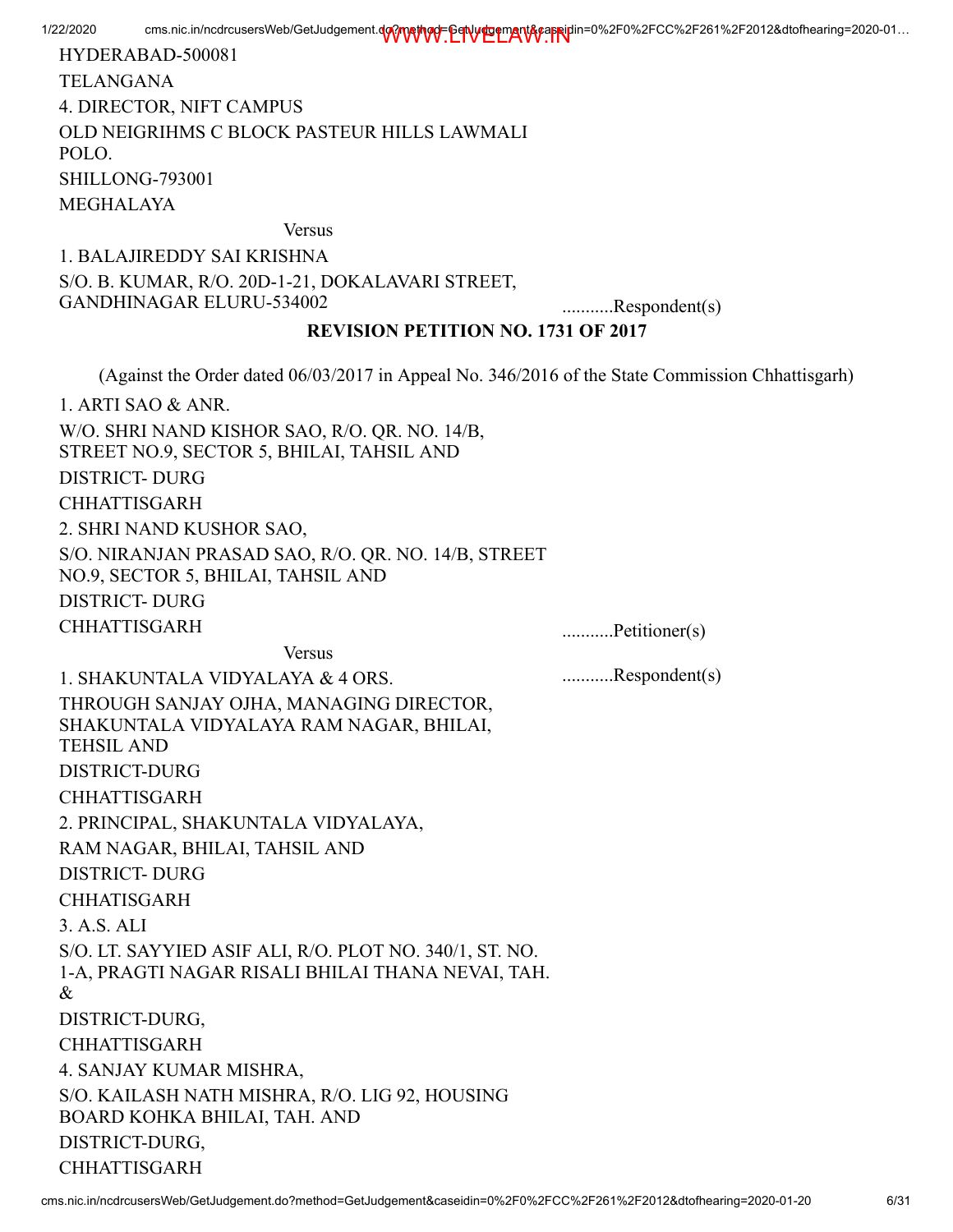5. MANISH KUMAR SHARMA, S/O. LT. MOHAN LAL SHARMA, R/O. MOHAN NAGAR, DURG WARD NO. 13, Q.NO. 52, TAHANA MOHAN NAGAR, DURG TAH & DISTRICT-DURG CHHATTISGARH

#### REVISION PETITION NO. 1732 OF 2017

(Against the Order dated 06/03/2017 in Appeal No. 347/2016 of the State Commission Chhattisgarh)

1. SOMIN CHANDRAKER & ANR. W/O. SHRI RAKESH CHANDRAKER, R/O. QR. NO. 4/3, LIG II, MANSOROVER COLONY, BHILAI 3, TEHSIL AND DISTRICT-DURG CHHATTISGARH 2. SHRI RAKESH CHANDRAKER, S/O. LT. GANGA RAM CHANDRAKER, R/O. QR. NO. 4/3, LIG II, MANSOROVER COLONY, BHILAI 3, TEHSIL AND DISTRICT-DURG CHHATTISGARH ............Petitioner(s) Versus 1. SHAKUNTALA VIDYALAYA & 4 ORS. THROUGH SANJAY OJHA, MANAGING DIRECTOR, SHAKUNTALA VIDYALAYA RAM NAGAR, BHILAI, TEHSIL AND DISTRICT-DURG CHHATTISGARH 2. PRINCIPAL, SHAKUNTALA VIDYALAYA, RAM NAGAR, BHILAI, TAHSIL AND DISTRICT- DURG CHHATISGARH 3. A.S. ALI S/O. LT. SAYYIED ASIF ALI, R/O. PLOT NO. 340/1, ST. NO. 1-A, PRAGTI NAGAR RISALI BHILAI THANA NEVAI, TAH. & DISTRICT-DURG, CHHATTISGARH 4. SANJAY KUMAR MISHRA, S/O. KAILASH NATH MISHRA, R/O. LIG 92, HOUSING BOARD KOHKA BHILAI, TAH. AND DISTRICT-DURG, CHHATTISGARH 5. MANISH KUMAR SHARMA, S/O. LT. MOHAN LAL SHARMA, R/O. MOHAN NAGAR, DURG WARD NO. 13, Q.NO. 52, TAHANA MOHAN NAGAR, DURG TAH & DISTRICT-DURG ...........Respondent(s)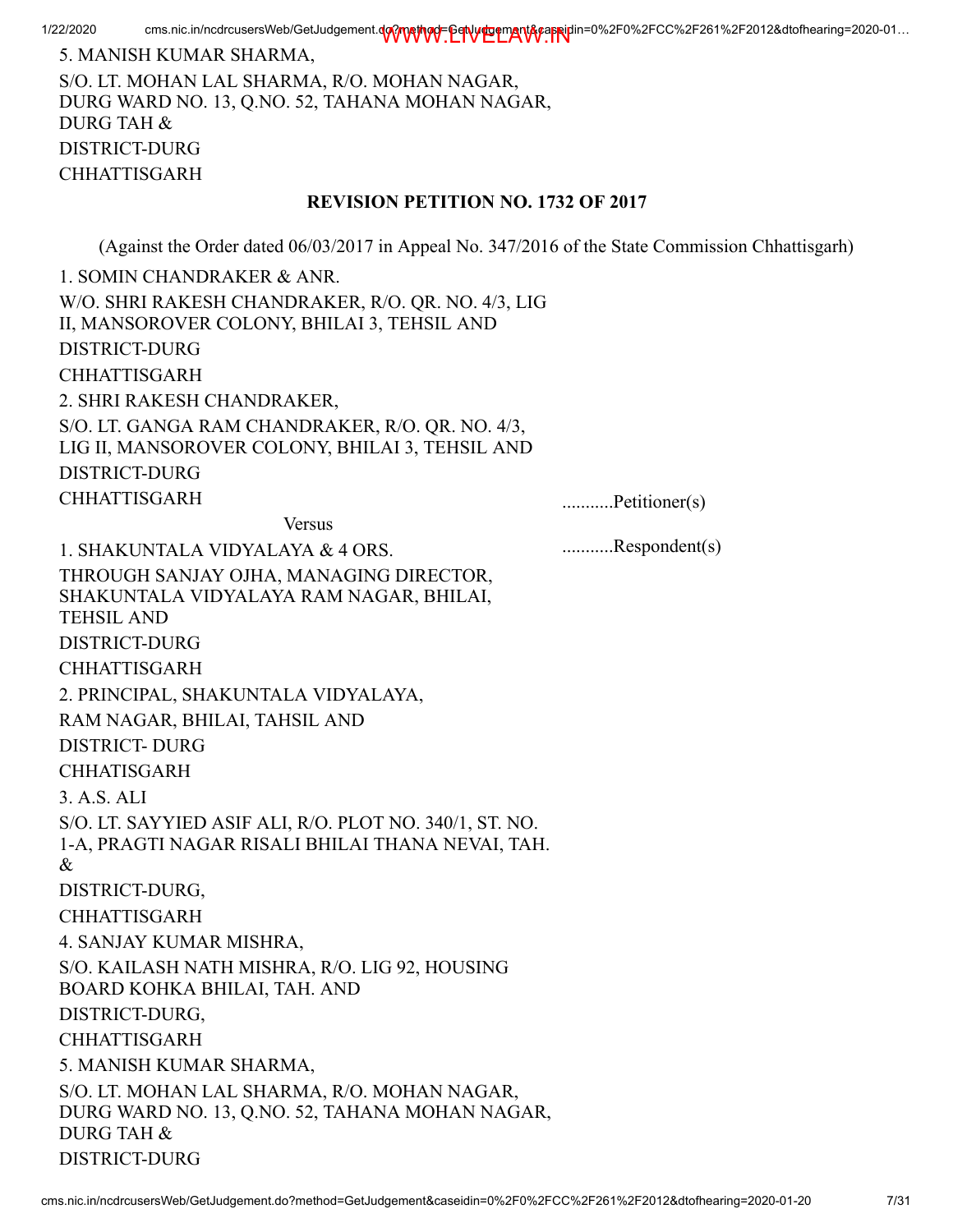CHHATTISGARH

### REVISION PETITION NO. 1733 OF 2017

(Against the Order dated 06/03/2017 in Appeal No. 348/2016 of the State Commission Chhattisgarh)

1. SHAKILA DANIAL & ANR. W/O. SHRI DANIS DANIAL, R/O. QR. NO. 24/E, STREET NO. 5, SECTOR 2, BHILAI TAHSIL AND DISTRICT-DURG CHHATTISGARH 2. SHRI DANIS DANIAL S/O. LT. DANIAL JHON, R/O. QR. NO. 24/E, STREET NO. 5, SECTOR 2, BHILAI TAHSIL AND DISTRICT-DURG CHHATTISGARH ............Petitioner(s)

Versus

| 1. SHAKUNTALA VIDYALAYA & 4 ORS.                        |               |
|---------------------------------------------------------|---------------|
| THROUGH SANJAY OJHA, MANAGING DIRECTOR,                 |               |
| SHAKUNTALA VIDYALAYA RAM NAGAR, BHILAI,                 |               |
| <b>TEHSIL AND</b>                                       |               |
| <b>DISTRICT-DURG</b>                                    |               |
| <b>CHHATTISGARH</b>                                     |               |
| 2. PRINCIPAL, SHAKUNTALA VIDYALAYA,                     |               |
| RAM NAGAR, BHILAI, TAHSIL AND                           |               |
| <b>DISTRICT-DURG</b>                                    |               |
| <b>CHHATISGARH</b>                                      |               |
| 3. A.S. ALI                                             |               |
| S/O. LT. SAYYIED ASIF ALI, R/O. PLOT NO. 340/1, ST. NO. |               |
| 1-A, PRAGTI NAGAR RISALI BHILAI THANA NEVAI, TAH.       |               |
| $\&$                                                    |               |
| DISTRICT-DURG,                                          |               |
| <b>CHHATTISGARH</b>                                     |               |
| 4. SANJAY KUMAR MISHRA,                                 |               |
| S/O. KAILASH NATH MISHRA, R/O. LIG 92, HOUSING          |               |
| BOARD KOHKA BHILAI, TAH. AND                            |               |
| DISTRICT-DURG,                                          |               |
| <b>CHHATTISGARH</b>                                     |               |
| 5. MANISH KUMAR SHARMA,                                 |               |
| S/O. LT. MOHAN LAL SHARMA, R/O. MOHAN NAGAR,            |               |
| DURG WARD NO. 13, Q.NO. 52, TAHANA MOHAN NAGAR,         |               |
| DURG TAH &                                              |               |
| <b>DISTRICT-DURG</b>                                    |               |
| <b>CHHATTISGARH</b>                                     | Respondent(s) |

## REVISION PETITION NO. 1960 OF 2016

(Against the Order dated 21/03/2016 in Appeal No. 332/2015 of the State Commission Rajasthan)

1. JAIPUR NURSING COLLEGE ............Petitioner(s)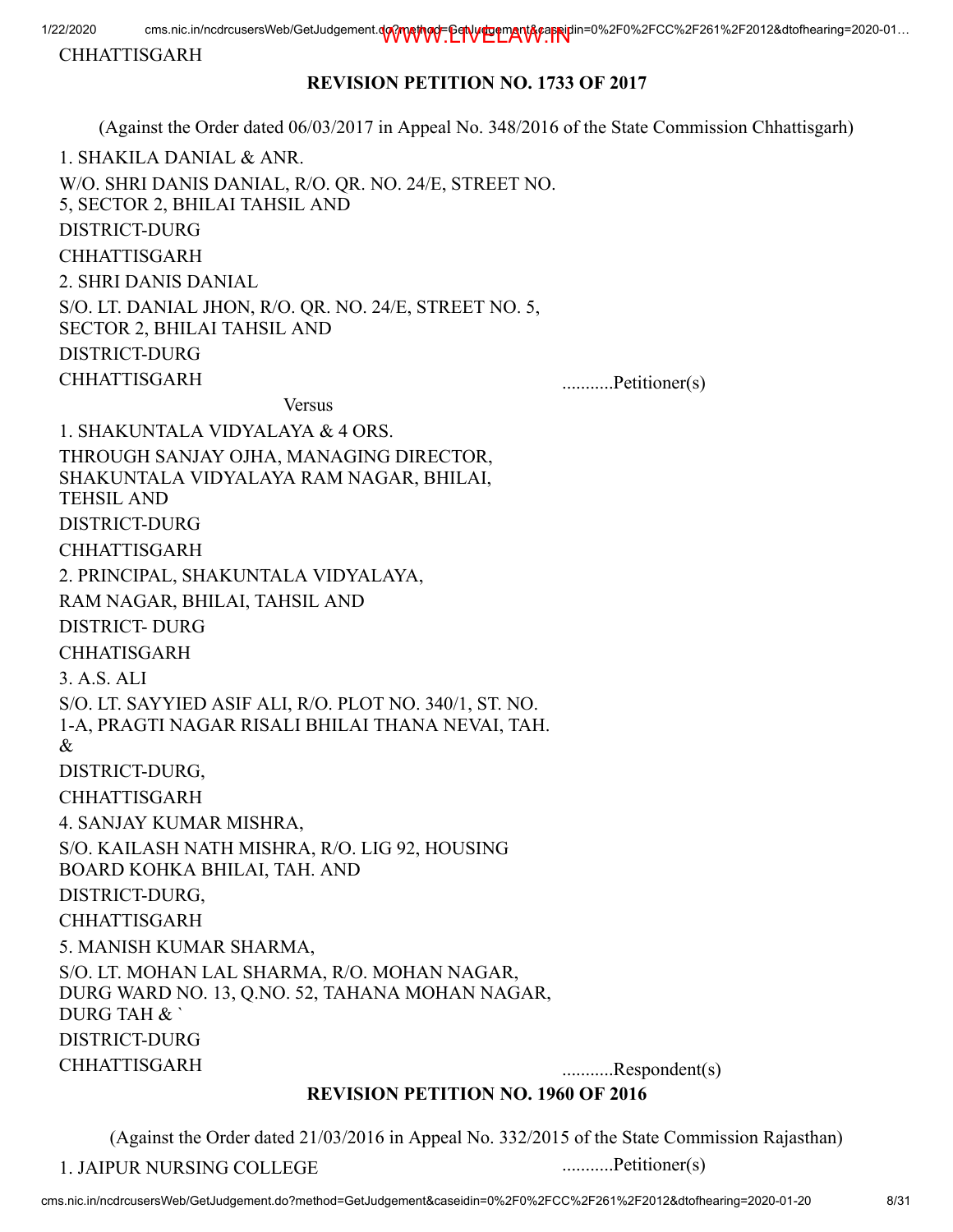THROUGH MANAGING DIRECTOR SHRI VISHAL JEPH S/O. SHRI K.L. MEENA, R/O. M-80, MAHESH COLONY, TONK PHATAK, JAIPUR, RAJASHTAN

Versus

1. VIKAS SHARMA & ANR. S/O. SHRI KAMAL KUMAR SHARMA, R/O. MUKAM POST BADHAL, TEHSIL PHULERA, DISTRICT-JAIPUR RAJASTHAN 2. RAJASTHAN UNIVERSITY HEALTH SCIENCE, THROUGH SECRETARY, KUMBHA MARG, PRATAP NAGAR, TONK ROAD, TEHSIL SANGANER, DISTRICT-JAIPUR RAJASHTAN ...........Respondent(s)

#### REVISION PETITION NO. 2047 OF 2013

(Against the Order dated 05/04/2013 in Appeal No. 251/2012 of the State Commission Rajasthan)

| 1. GYAN VIHAR SCHOOL ENGINEERING AND<br><b>TECHNOLOGY</b>                                       |                  |
|-------------------------------------------------------------------------------------------------|------------------|
| THROUGH REGISTRAR, SURESH GYAN VIHAR<br>UNIVERSITY, MAHAL JAGATPURA                             |                  |
| <b>JAIPUR</b>                                                                                   |                  |
| <b>RAJASTHAN</b>                                                                                | Petitioner(s)    |
| <b>Versus</b>                                                                                   |                  |
| 1. HARMEET SINGH & 2 ORS.                                                                       |                  |
| S/O SHRI JASMEET SINGH, R/O 6/257 MALVIYA NAGAR,                                                |                  |
| <b>JAIPUR</b>                                                                                   |                  |
| <b>RAJASTHAN</b>                                                                                |                  |
| 2. UNIVERSITY OF RAJASTHAN,                                                                     |                  |
| THROUGH SECRETARY, JAIPUR, JAWAHAR LAL NEHRU<br>MARG,                                           |                  |
| <b>JAIPUR</b>                                                                                   |                  |
| <b>RAJASTHAN</b>                                                                                |                  |
| 3. DIRECTOR, OF TECHNICAL EDUCATION,                                                            |                  |
| THROUGH COMMISSIONER, RPET EAP,                                                                 |                  |
| <b>JODHPUR</b>                                                                                  |                  |
| <b>RAJASTHAN</b>                                                                                | $$ Respondent(s) |
| <b>REVISION PETITION NO. 222 OF 2015</b>                                                        |                  |
| (Against the Order dated 21/10/2014 in Appeal No. 116/2013 of the State Commission Uttaranchal) |                  |
| 1. NEELU VERMA                                                                                  |                  |
| D/O SHRI VERMA R/O 46- E, PATHRI BAGH,                                                          |                  |

DEHRADUN ...........Petitioner(s) Versus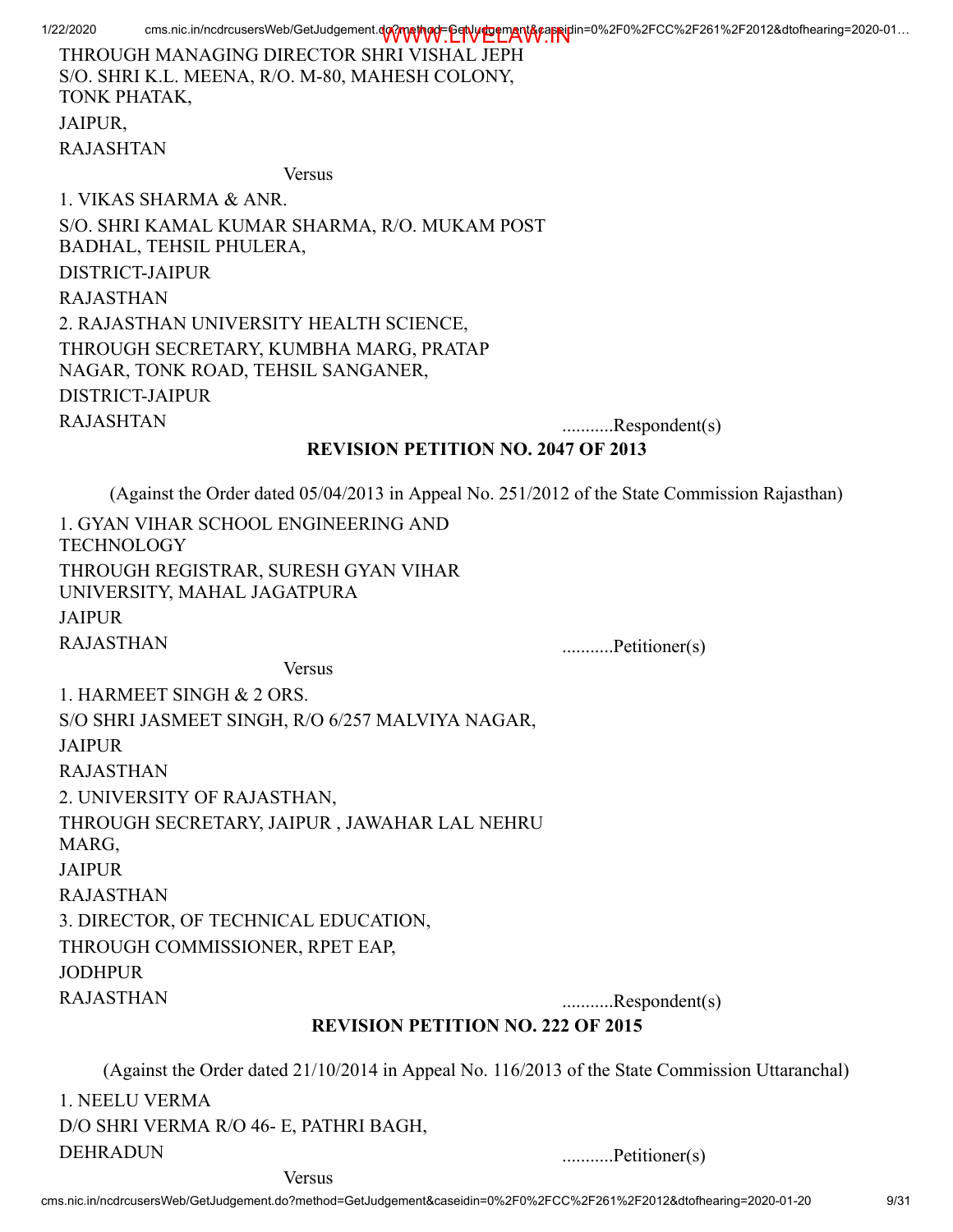| 1. BLUE MOUNTAIN COLLEGE OF TEACHERS<br><b>EDUCATION</b>                                         |                  |
|--------------------------------------------------------------------------------------------------|------------------|
| GOVIND NAGAR, SAHASTRADHARA ROAD,                                                                |                  |
| <b>DEHRADUN</b>                                                                                  | $$ Respondent(s) |
| <b>REVISION PETITION NO. 2955 OF 2018</b>                                                        |                  |
| (Against the Order dated 16/07/2018 in Appeal No. 467/2018 of the State Commission Chhattisgarh) |                  |
| 1. MATS UNIVERSITY, RAIPUR                                                                       |                  |
| OPEN AND DISTANCE EDUCATION ARANG, GULLU<br>HIGHWAY TEHSIL ARANG                                 |                  |
| <b>DISTRICT-RAIPUR</b>                                                                           |                  |
| <b>CHHATTISGARH</b>                                                                              | Petitioner(s)    |
| <b>Versus</b>                                                                                    |                  |
| 1. SUKRIT JHA                                                                                    |                  |
| 52/1720, SUNDER GAYATRI NIWAS, SUNDAR NAGAR,<br><b>NEAR PAHADI TALAB</b>                         |                  |
| <b>DISTRICT-RAIPUR</b>                                                                           |                  |
| <b>CHHATTISGARH</b>                                                                              | $$ Respondent(s) |
| <b>REVISION PETITION NO. 2956 OF 2018</b>                                                        |                  |
| (Against the Order dated 16/07/2018 in Appeal No. 467/2018 of the State Commission Chhattisgarh) |                  |
| 1. MATS UNIVERSITY, RAIPUR                                                                       |                  |
| OPEN AND DISTANCE EDUCATION ARANG, GULLU<br>HIGHWAY TEHSIL ARANG                                 |                  |
| <b>DISTRICT-RAIPUR</b>                                                                           |                  |
| <b>CHHATTISGARH</b>                                                                              | Petitioner(s)    |
| <b>Versus</b>                                                                                    |                  |
| 1. SAVITA SAHU                                                                                   |                  |
| VILLAGE KARHIDIH POST KHOLI, TEHSIL ARANG                                                        |                  |
| <b>DISTRICT-RAIPUR</b>                                                                           |                  |
| <b>CHHATTISGARH</b>                                                                              | Respondent(s)    |
| <b>REVISION PETITION NO. 2957 OF 2018</b>                                                        |                  |
| (Against the Order dated 16/07/2018 in Appeal No. 469/2018 of the State Commission Chhattisgarh) |                  |
| 1. MATS UNIVERSITY, RAIPUR                                                                       |                  |
| OPEN AND DISTANCE EDUCATION ARANG, GULLU<br>HIGHWAY TEHSIL ARANG                                 |                  |
| <b>DISTRICT-RAIPUR</b>                                                                           |                  |
| <b>CHHATTISGARH</b>                                                                              | Petitioner(s)    |
| <b>Versus</b>                                                                                    |                  |
| 1. KIRAN YADAV                                                                                   |                  |
| SAKUNAT PESHAN BADA, IN FRONT OF HOLIKAS<br><b>SCHOOL</b>                                        |                  |
| <b>DISTRICT-RAIPUR</b>                                                                           |                  |
| <b>CHHATTISGARH</b>                                                                              | Respondent(s)    |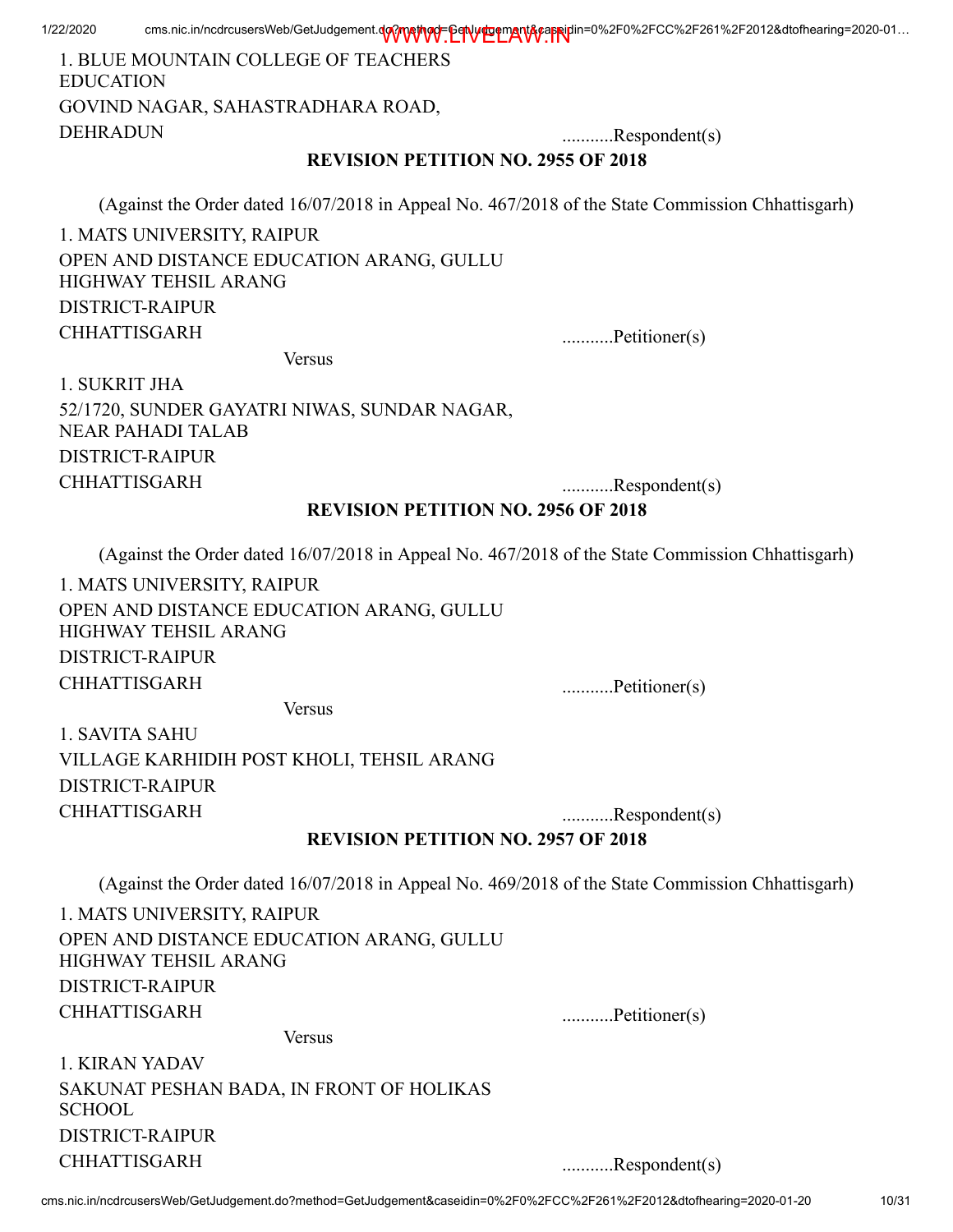# REVISION PETITION NO. 2958 OF 2018

(Against the Order dated 16/07/2018 in Appeal No. 470/2018 of the State Commission Chhattisgarh)

1. MATS UNIVERSITY, RAIPUR OPEN AND DISTANCE EDUCATION ARANG, GULLU HIGHWAY TEHSIL ARANG DISTRICT-RAIPUR CHHATTISGARH ...........Petitioner(s)

Versus 1. GHANSHYAM KUMAR SAHU SAMUDAYIK SWASTH KENDRA, DISTRICT-RAIPUR CHHATTISGARH ...........Respondent(s)

## REVISION PETITION NO. 2959 OF 2018

(Against the Order dated 16/07/2018 in Appeal No. 467/2018 of the State Commission Chhattisgarh)

1. MATS UNIVERSITY, RAIPUR OPEN AND DISTANCE EDUCATION ARANG, GULLU HIGHWAY TEHSIL ARANG DISTRICT-RAIPUR CHHATTISGARH ...........Petitioner(s)

Versus

1. AJAY KUMAR SAHU MAMTA NIWAS, A124, ADARSH NAGAR, KUSHALPUR, DISTRICT-RAIPUR CHHATTISGARH ...........Respondent(s)

REVISION PETITION NO. 2960 OF 2018

(Against the Order dated 16/07/2018 in Appeal No. 472/2018 of the State Commission Chhattisgarh)

1. MATS UNIVERSITY, RAIPUR OPEN AND DISTANCE EDUCATION ARANG, GULLU HIGHWAY TEHSIL ARANG DISTRICT-RAIPUR CHHATTISGARH ............Petitioner(s)

Versus 1. AJAY KUMAR SAHU MAMTA NIWAS, A124, ADARSH NAGAR KUSHALPUR,

DISTRICT-RAIPUR CHHATTISGARH ...........Respondent(s)

## REVISION PETITION NO. 2961 OF 2018

(Against the Order dated 16/07/2018 in Appeal No. 473/2018 of the State Commission Chhattisgarh)

1. MATS UNIVERSITY, RAIPUR OPEN AND DISTANCE EDUCATION ARANG, GULLU HIGHWAY TEHSIL ARANG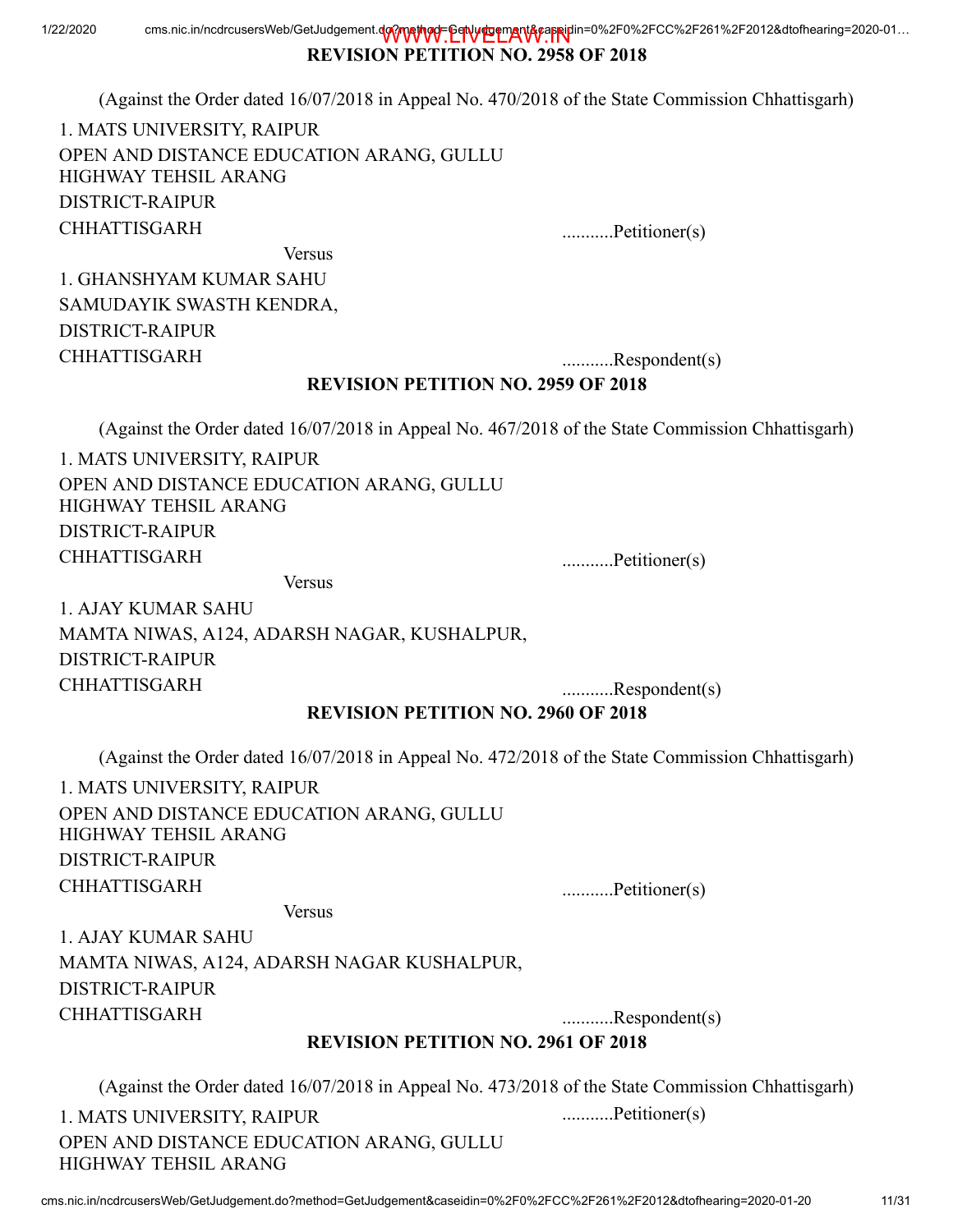# DISTRICT-RAIPUR CHHATTISGARH

Versus

# 1. MANJU SAHU SAHU PROVISION STORE LAXMI NAGAR, EKTA CHOWK PACHPEDI NAKA DISTRICT-RAIPUR CHHATTISGARH ...........Respondent(s)

#### REVISION PETITION NO. 2962 OF 2018

(Against the Order dated 16/07/2018 in Appeal No. 474/2018 of the State Commission Chhattisgarh)

1. MATS UNIVERSITY, RAIPUR OPEN AND DISTANCE EDUCATION ARANG, GULLU HIGHWAY TEHSIL ARANG DISTRICT-RAIPUR CHHATTISGARH ............Petitioner(s)

Versus

1. MAMTA SAHU A 124, ADARSH NAGAR, KUSHALPUR DISTRICT-RAIPUR CHHATTISGARH ...........Respondent(s)

### REVISION PETITION NO. 2963 OF 2018

(Against the Order dated 16/07/2018 in Appeal No. 475/2018 of the State Commission Chhattisgarh)

1. MATS UNIVERSITY, RAIPUR OPEN AND DISTANCE EDUCATION ARANG, GULLU HIGHWAY TEHSIL ARANG DISTRICT-RAIPUR CHHATTISGARH ............Petitioner(s)

Versus

1. DURGA PRASAD SAHU MAMTA NIWAS A124, ADARSH NAGAR KUSHALPUR DISTRICT-RAIPUR CHHATTISGARH ...........Respondent(s)

## REVISION PETITION NO. 3159 OF 2014

(Against the Order dated 06/05/2014 in Appeal No. 677/2012 of the State Commission Rajasthan)

1. SEEDLING ACADEMY OF DESIGN AND TECHNOLOGY THROUGH ITS PRESIDING OFFICER, JAGATPURA JAIPUR ............Petitioner(s)

Versus

1. RANJEET SINGH TANWAR S/O. JAGDISH SINGH TANWAR, BUHANA, JHUNJHUNU RAJASTHAN ...........Respondent(s)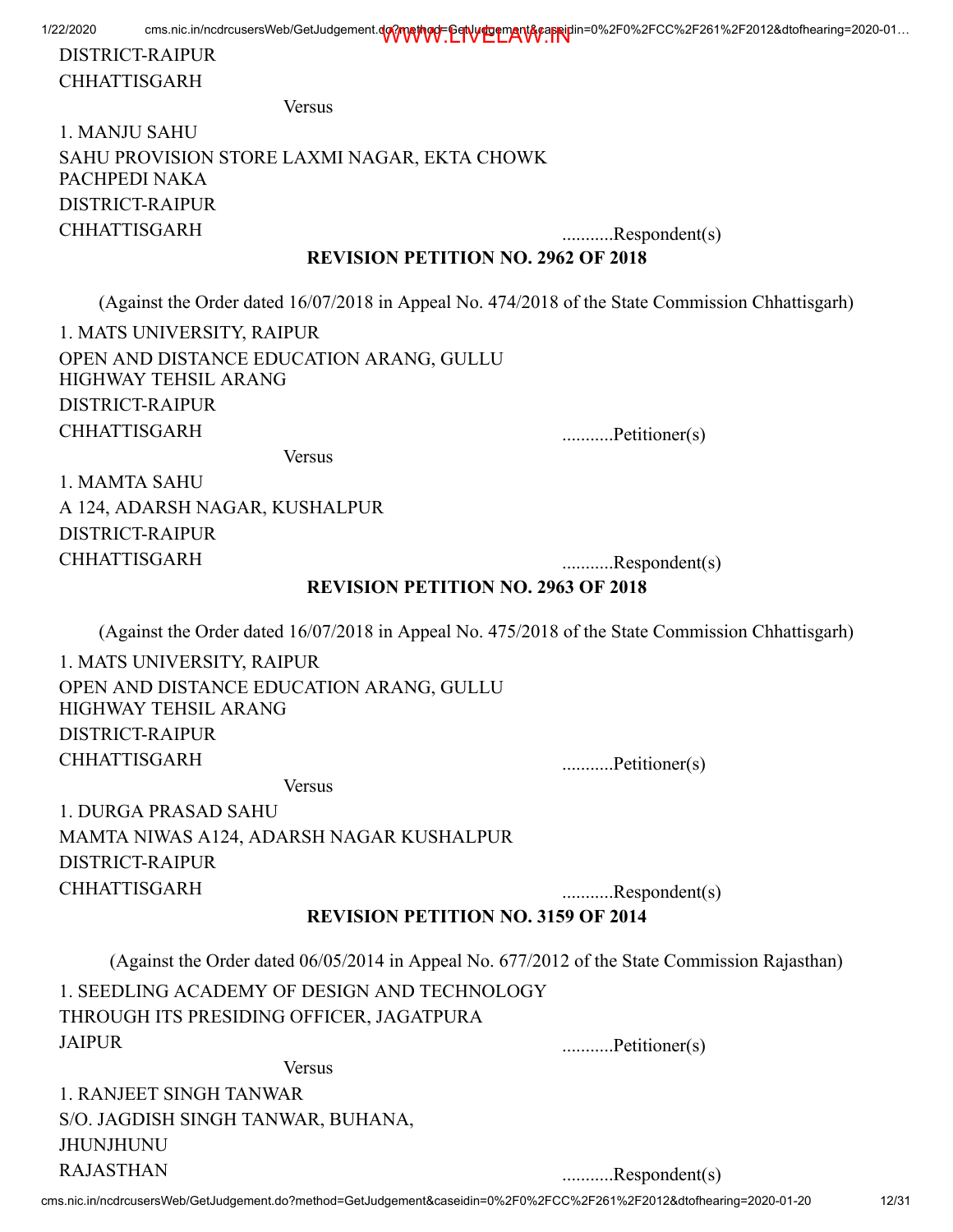## REVISION PETITION NO. 3383 OF 2018

(Against the Order dated 01/11/2018 in Appeal No. 38/2018 of the State Commission Chandigarh)

1. MANAGING DIRECTOR, OXL SCHOOL OF MULTIMEDIA & ANR. CORPORATE OFFICE OXL FILMS D-I-502 SHARDHA NAGAR, MALAD(W) MUMBAI MAHARASHTRA 2. OXL SCHOOL OF MULTIMEDIA, THROUGH ITS AUTHORISED SIGNATORY DEEPAK KUMAR, OFFICE AT SCO 232-234, LEVEL III, SECTOR 34 A, CHANDIGARH ...........Petitioner(s)

Versus

1. SHIVAM MALHOTRA S/O. SH. RAKESH MALHOTRA, R/O. H.NO. 599/1, STREET NO. 5, GURUNANAK NAGAR, PATIALA PUNJAB ...........Respondent(s)

## REVISION PETITION NO. 3384 OF 2018

(Against the Order dated 01/11/2018 in Appeal No. 76/2018 of the State Commission Chandigarh) 1. MANAGING DIRECTOR, OXL SCHOOL OF MULTIMEDIA & ORS. THROGH ITS MANAGING DIRECTOR SCO NO. 364-65-66, LEVEL IV, SECTOR 34-A, CHANDIGARH 2. KULIJINDER SINGH SIDHU, DIRECTOR OXL GROUP SCO NO. 364-65-66, LEVEL IV, SECTOR 34-A, CHANDIGARH 3. DINESH SOOD, DIRECTOR, OXL GROUP SCO NO. 364-65-66, LEVEL IV, SECTOR 34-A, CHANDIGARH 4. ASHWANI KUMAR VICE PRESIDENT, OXL GROUP SCO NO. 364-65-66, LEVEL IV, SECTOR 34-A, CHANDIGARH 5. APWINDER SINGH REGIONAL DIRECTOR, OXL GROUP SCO NO. 364-65-66, LEVEL IV, SECTOR 34-A, CHANDIGARH 6. OXL SCHOOL OF MULTIMEDIA, A UNIT OF OXL FILMS THROUGH ITS MANAGING DIRECTOR, D1-502, SHARDHA NAGAR MALAD MUMBAI MAHARASHTRA 7. OXL SCHOOL OF MULTIMEDIA A UNIT OF OXL FILMS THROUGH REGIONAL DIRECTOR ...........Petitioner(s)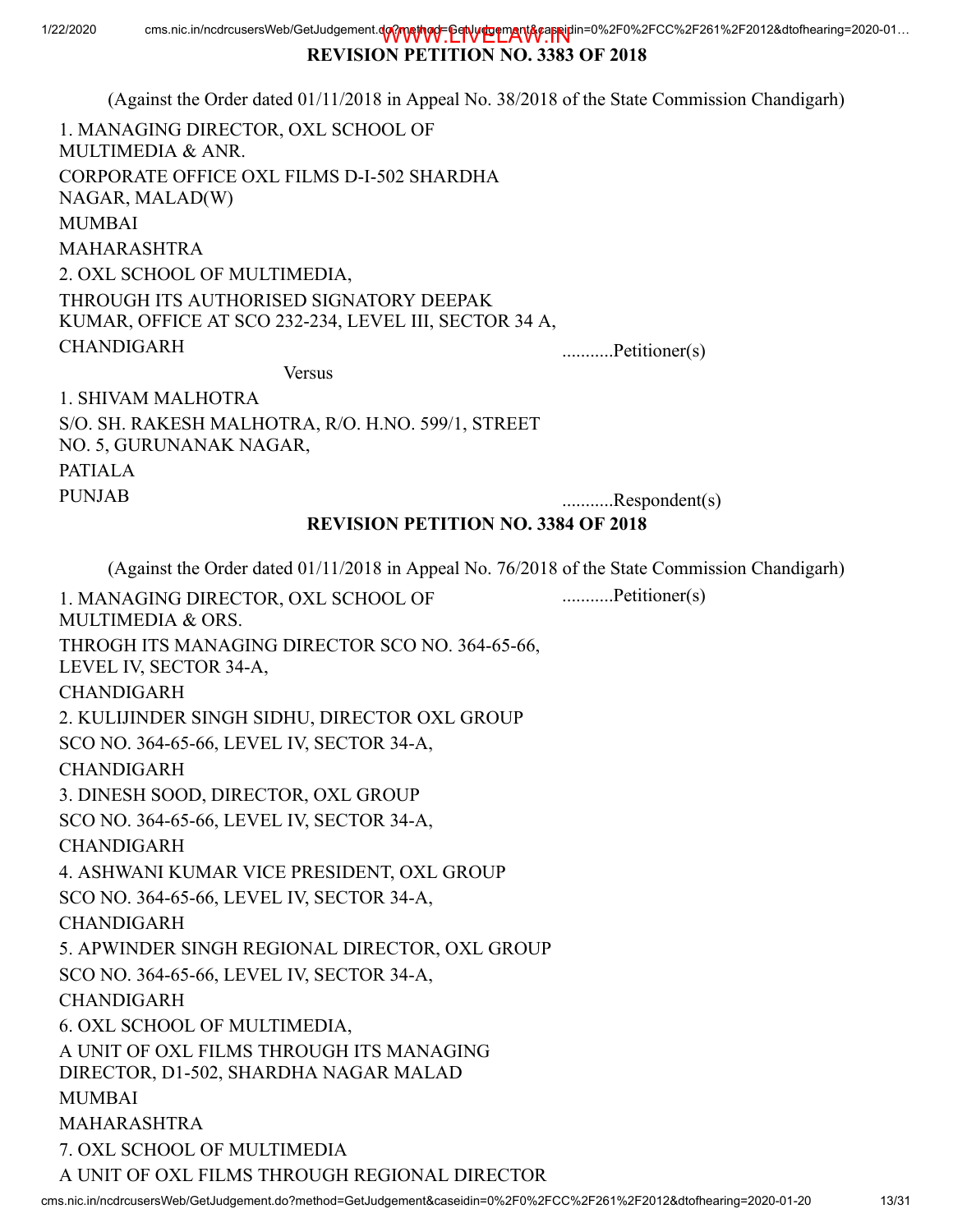SCO NO. 364-65-66, LEVEL IV, SECTOR 34-A, CHANDIGARH

Versus

1. MAHESH KUMAR S/O. SH. MOHINDER SINGH, R/O. H.NO. 37, KHUDA ALI SHER, CHANDIGARH(U.T.) ...........Respondent(s)

### REVISION PETITION NO. 721 OF 2018

(Against the Order dated 06/11/2017 in Appeal No. 516/2007 of the State Commission Delhi)

1. NATIONAL INSTITUTE OF FASHION TECHNOLOGY (MINISTRY OF TEXTILES GOVT. OF INDIA) NIFT CAMPUS HAUZ KHAS, NEAR GULMOHAR PARK, NEW DELHI-110016 ...............Petitioner(s)

Versus

1. SHIKHA GOEL D/O. SHRI PRAVEEN GOEL, R/O. A-18/61, PUNJABI BAGH NEW DELHI ...........Respondent(s)

## REVISION PETITION NO. 722 OF 2018

(Against the Order dated 06/11/2017 in Appeal No. 517/2007 of the State Commission Delhi)

WITH

IA/4356/2018(Excemption of file typed copies of documents)

1. NATIONAL INSTITUTE OF FASHION TECHNOLOGY (MINISTRY OF TEXTILES GOVT. OF INDIA) NIFT CAMPUS HAUZ KHAS, NEAR GULMOHAR PARK, NEW DELHI-110016 ...........Petitioner(s)

Versus

1. RUBY GOEL D/O. PRADEEP GOEL, R/O. A-2/271, PASCHIM VIHAR, NEW DELHI-110063 ...........Respondent(s)

REVISION PETITION NO. 82 OF 2017

(Against the Order dated 06/12/2016 in Appeal No. 151/2016 of the State Commission Andhra Pradesh)

1. K. MANISHA REDDY D/O. K. LACHI REDDY, R/O. VEDIRA VILLAGE RAMADUGU MANDAL, DISTRICT-KARIMNAGAR ANDHRA PRADESH ............Petitioner(s)

...........Respondent(s)

Versus 1. SECRETARY, A.P. STATE COUNCIL OF HIGHER EDUCATION & 2 ORS. ROAD NO. 1, MASABTANK HYDERABAD-28 TELANGANA STATE 2. CONVENOR, EAMCET ADMISSIONS,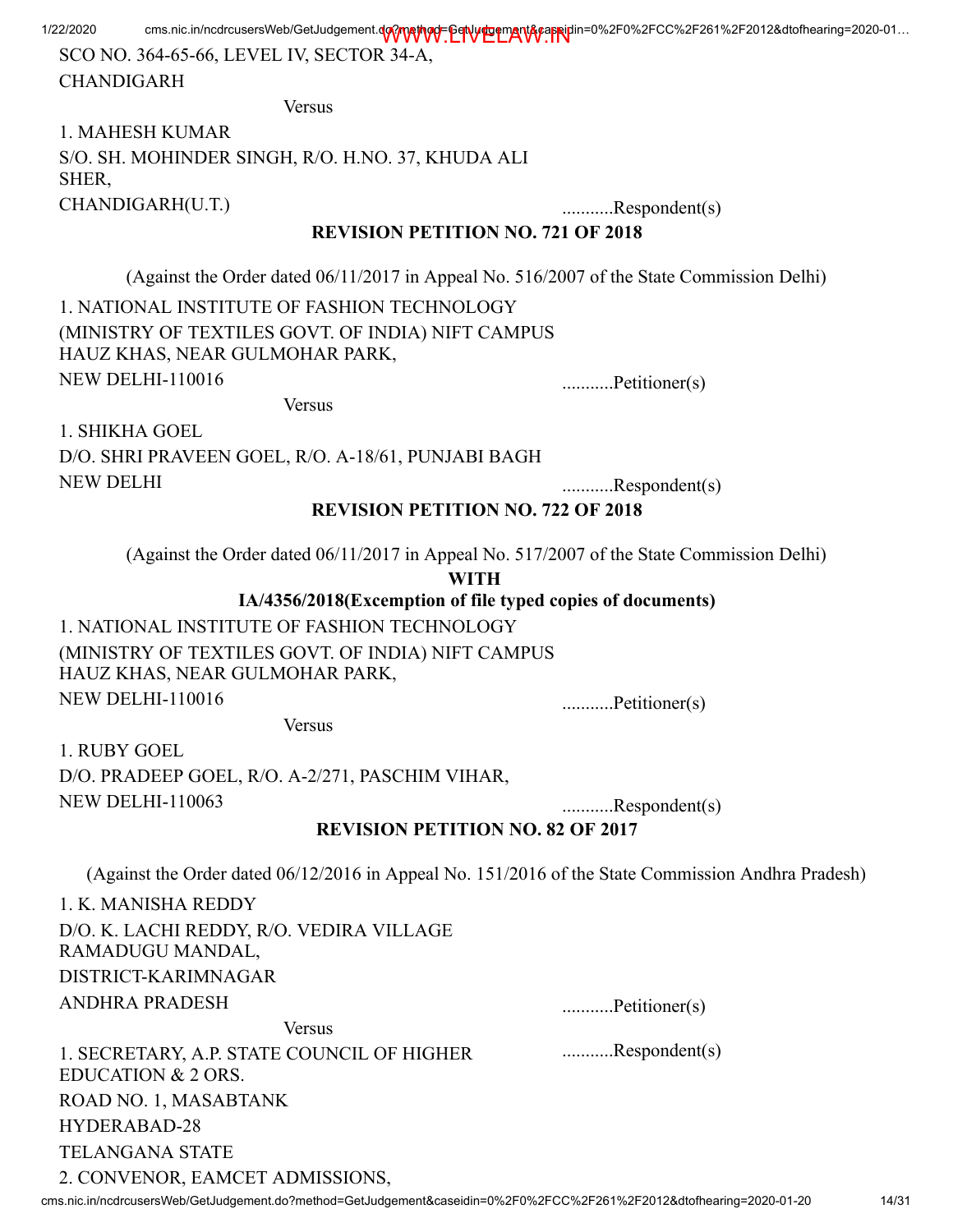SAMKSHEMA VIDYA BHAVAN, MASABTANK, HYDERABAD-28 TELANGANA 3. RAJESHWAR RAO, PRINCIPAL DR. B.R. AMBEDKAR GOVT. MODEL, RESIDENTIAL POLYTECHNIC FOR WOMEN S.C. NEAR UJWALA PARK, KARIMNAGAR TELANGANA

#### BEFORE:

HON'BLE MR. JUSTICE R.K. AGRAWAL,PRESIDENT HON'BLE MR. JUSTICE V.K. JAIN,MEMBER HON'BLE MRS. M. SHREESHA,MEMBER

For the Petitioner : For the Respondent :

#### Dated : 20 Jan 2020

#### ORDER

For Students/ Complainants : Mr. Vineet Kumar Jain, Advocate

Ms. Deepasha Talwar for R-1

Ms. Mansi Bajaj, Advocate

Ms. Nidhi Tyagi, Advocate

Ms. Nitin Prakash, Advocate

Mr. Kaustubh Bhardwaj, Advocate

Mr. Smaran kapoor, Advocate

Ms. Ruchita, Advocate

Ms. Preety kakkar, Advocate

Mr. Abhimanyu Garg, Advocate

Ms. Ayushi Kakkar, Advocate

Mr. Nicholas Choudhury, Advocate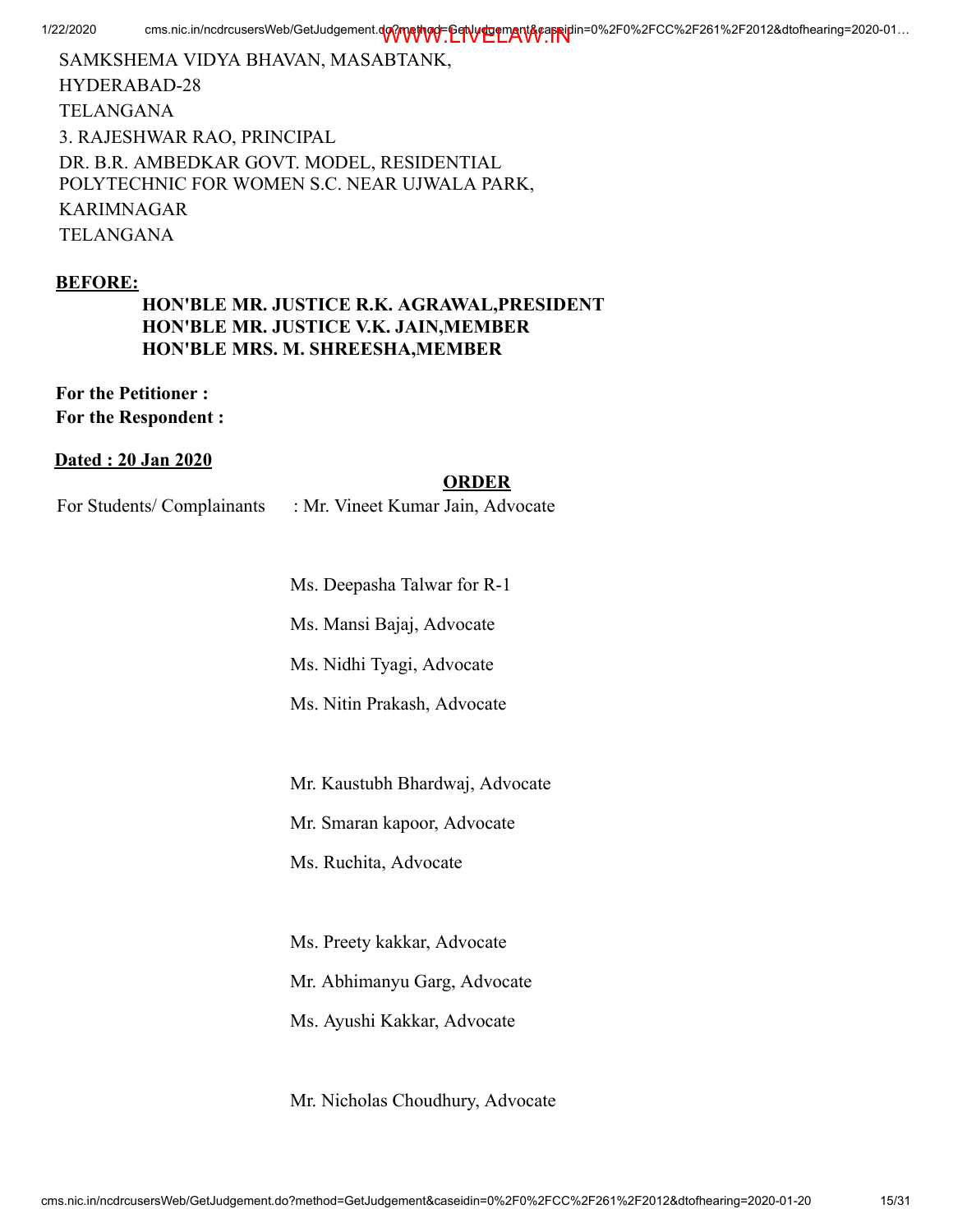Mr. D. Bharat Kumar, Advocate

Mr. Aman Shukla, Advocate

For the Education Institutions : Mr. Soumyajit Pani and Mr. Chittaranjan Singh, Advocates

Ms. Pooja Kashyap, Advocate

Mr. Pradeep Mishra, Advocate

Ms. Binisa Mohanty, Advocate

Mr. Ashish Kumar (AAG) with

Mr. Shakti Verma, Advocate

Ms. Monalisha Kosaria, Advocate

Mr. D. Abhinav Rao, Advocate

Mr. Sandeep Narain, Advocate

Mr. Bhanwar Lal Parekh, Advocate

Mr. Pratap Shanker, Advocate

Ms. Preeti Jha, Advocate

Ms. Monalisha Harsa, Advocate

Mr. Pallav Mongia, Advocate

Ms. Sneha Jeetam, Advocate

Mr. Anant Aggarwal, Advocate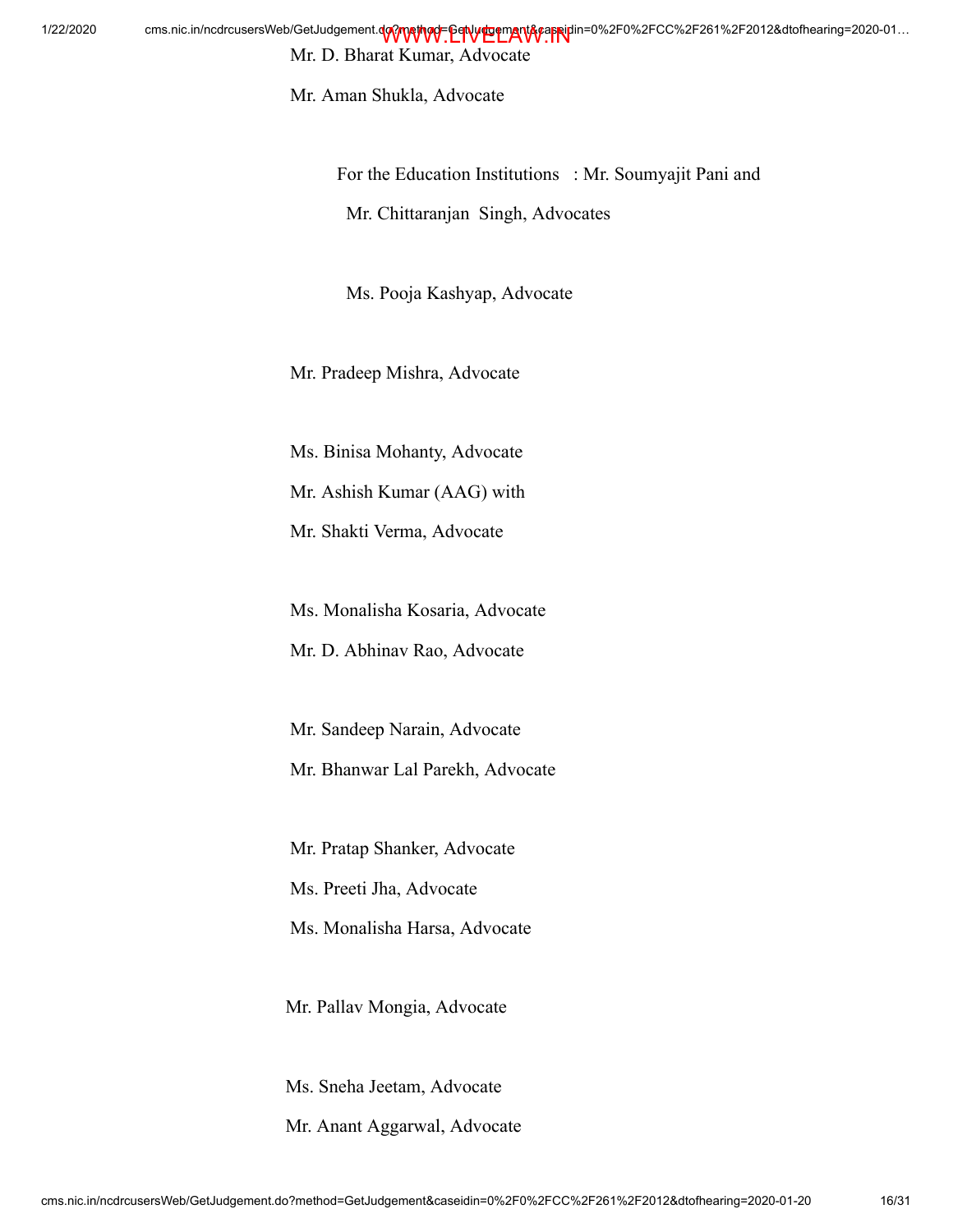Mr. Pratap Shanker, Advocate

Ms. Preeti Jha, Advocate

Ms. Monalisha Harsh, Advocates

Mr. Abdul Rahiman Tambdi, Advocate

The case of the Complainants in Consumer Complaint No. 261 and 267 of 2017, is that the Opposite Party University has indulged in deficiency of service and unfair trade practice by inducing them and false assurances that the University had the requisite approvals and the Complainants, who were admitted in the offshore program in 2005-2006 comprising of two year study in Thailand and two and half years study in the Opposite Party University, would be getting their MBBS final degree conferred by the Opposite Party University and recognized by the Indian Government and Medical Council of India.

2. Learned Counsel appearing for the Complainants submitted that after two years of study in Thailand, the students were informed that they should continue their course at Thailand and would be conferred a Foreign Medical Degree and should subsequently appear for screening test in India. Learned Counsel submitted that a Writ Petition was preferred by the Opposite Party before the Hon'ble High Court of Madras seeking permission for the Complainants' seniors to appear in the screening test, which was allowed by the learned Single Judge. The National Board of Examination in the meantime filed a Writ Appeal and the Division Bench allowed the Writ Appeal holding that the qualification is not a primary medical qualification since the Degree is not recognized by the Medical Council of India or the Council of Thailand. On 17.05.2010, the Complainants passed their final exams of MBBS course and were issued a Provisional Certificate. On 30.08.2010, the Complainants' senior preferred SLP (C) No. 25911 of 2010 and some of the Complainants have also preferred SLP (C) No. 10016 of 2011 and vide Order dated 22.02.2012, the Hon'ble Supreme Court dismissed the SLPs. It is the Complainants' case that thereafter several meetings were held with the University Vice Chancellor and the Registrar and it was orally committed that they would be offered seats in the Educational year 2012-2013 in the three Medical Colleges of the University in the NRI quota and in the event of the Opposite Party not getting recognition from Medical Council or the National Board of Examination their amounts would be refunded with interest. It is submitted by the learned Counsel that the Complainants were neither allowed to participate in the examination conducted and that the Academic Year 2012-2013 commenced without the Complainants being granted the seats nor any compensation was paid. Hence the Complaint seeking a direction to the Opposite Party to compensate for the deficiency of service and the unfair trade practice indulged in by the Opposite Party and pay each of the Complainant a sum of  $\Box$ 1,44,13,573/- towards loss of social standing, loss of Academic Years, loss of career opportunities, mental and physical agony.

3. Learned Counsel appearing for the Opposite Parties placing reliance on the judgement of the Hon'ble Supreme Court in *P.T. Koshy & Anr. Vs. Ellen Charitable Trust & Ors., 2012 (3) CPC 615 (SC),* submitted that students are not 'Consumers' and 'Education' is not a commodity and that Educational Institutions are not rendering 'Service'. As against this argument, learned Counsel appearing for the Complainants' submitted that there were other judgment of the Hon'ble Supreme Court in *Civil Appeal Nos. 7003-7004 of 2015, P. Sreenivasulu & Anr. Vs. P. J. Alexander & Anr., dated 09.09.2015,* wherein the Hon'ble Supreme Court has clearly laid down that Educational Institutions would come within the purview of the Consumer Protection Act, 1986 and that Education is a Service. He further argued that in the judgement cited by the Counsel for the Opposite Parties it has not been emphatically laid down that the Consumer Fora do not have jurisdiction to entertain 'all disputes' regarding 'any activity' associated with 'Educational Institutions'.

4. The main point for consideration is whether all activities associated with Educational Institutions, whether they pertain to the admission stage; whether they are strictly a part of the curriculum; or whether these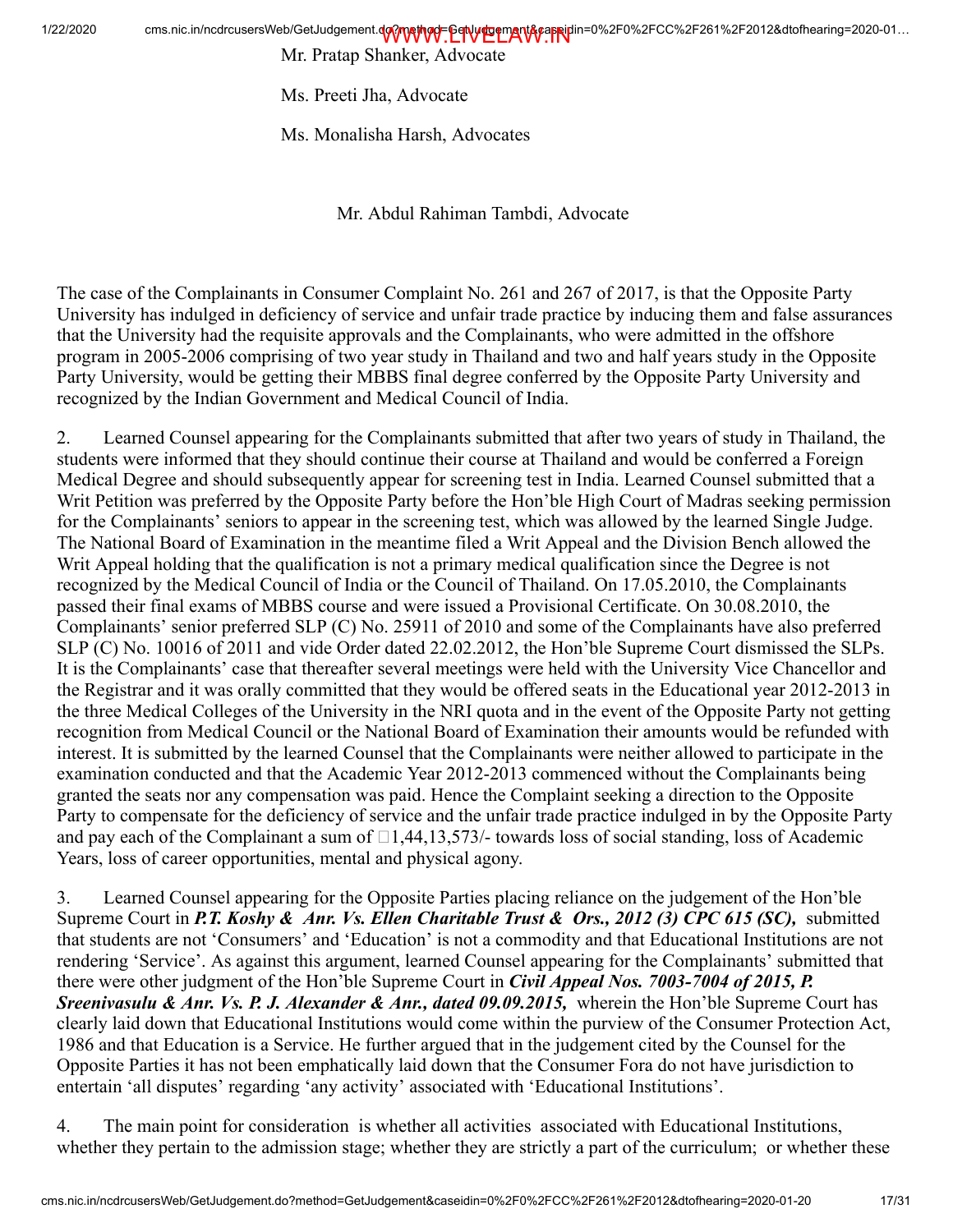activities are involved in the 'course of imparting knowledge' and fall within the definition of 'Education' as envisaged by the Hon'ble Apex Court needs to be decided.

5. At this juncture, it is very relevant to understand the definitions of 'Consumer', 'Deficiency', 'Service', 'Student' and Education:

# Definition of 'Consumer'

As per Section 2(d) of the Act "Consumer" means any person who—

(i) buys any goods for a consideration which has been paid or promised or partly paid and partly promised, or under any system of deferred payment and includes any user of such goods other than the person who buys such goods for consideration paid or promised or partly paid or partly promised, or under any system of deferred payment when such use is made with the approval of such person, but does not include a person who obtains such goods for resale or for any commercial purpose; or

(ii) hires or avails of any services for a consideration which has been paid or promised or partly paid and partly prom ised, or under any system of deferred payment and includes any beneficiary of such services other than the person who 'hires or avails of the services for consideration paid or promised, or partly paid and partly promised, or under any system of deferred payment, when such services are availed of with the approval of the first mentioned person *but does not include a person who avails of such services for any commercial purposes*;

# Definition of 'Deficiency'

As per Section 2(g) of the Act "Deficiency" means any fault, imperfection, shortcoming or inade quacy in the quality, nature and manner of performance which is required to be maintained by or under any law for the time being in force or has been undertaken to be performed by a person in pursuance of a contract or otherwise in relation to any service;

# Definition of 'Service'

As per Section 2(o) of the Act "Service" means service of any description which is made available to potential users and includes, but not limited to, the provision of facilities in connection with banking, financing insurance, transport, processing, supply of electrical or other energy, board or lodging or both, housing construction, entertainment, amusement or the purveying of news or other information, but does not include the rendering of any service free of charge or under a contract of personal service.

# Definition of 'Student'

'Student' means one who studies or one who devotes to book or any study or enrolled for a course of instruction in any School, College or University. (Chambers 20<sup>th</sup> Century Dictionary)

## Definition of 'Education'

A Seven Judge Bench of the Hon'ble Supreme Court in *P.A. Inamdar & Ors. Vs. State of Maharashtra & Ors., (2005) 6 SCC 537,* while dealing with admissions, students, fees and quota seats of professional unaided Educational Institutions, defined 'Education' as follows:

## *"Education*

*81. "Education" according to Chambers Dictionary is "bringing up or training; strengthening of the powers of body or mind; culture."*

*82. In Advanced Law Lexicon (P. Ramanatha Aiyar, 3rd Edition, 2005, Vol.2) 'Education' is defined in very wide terms. It is stated:*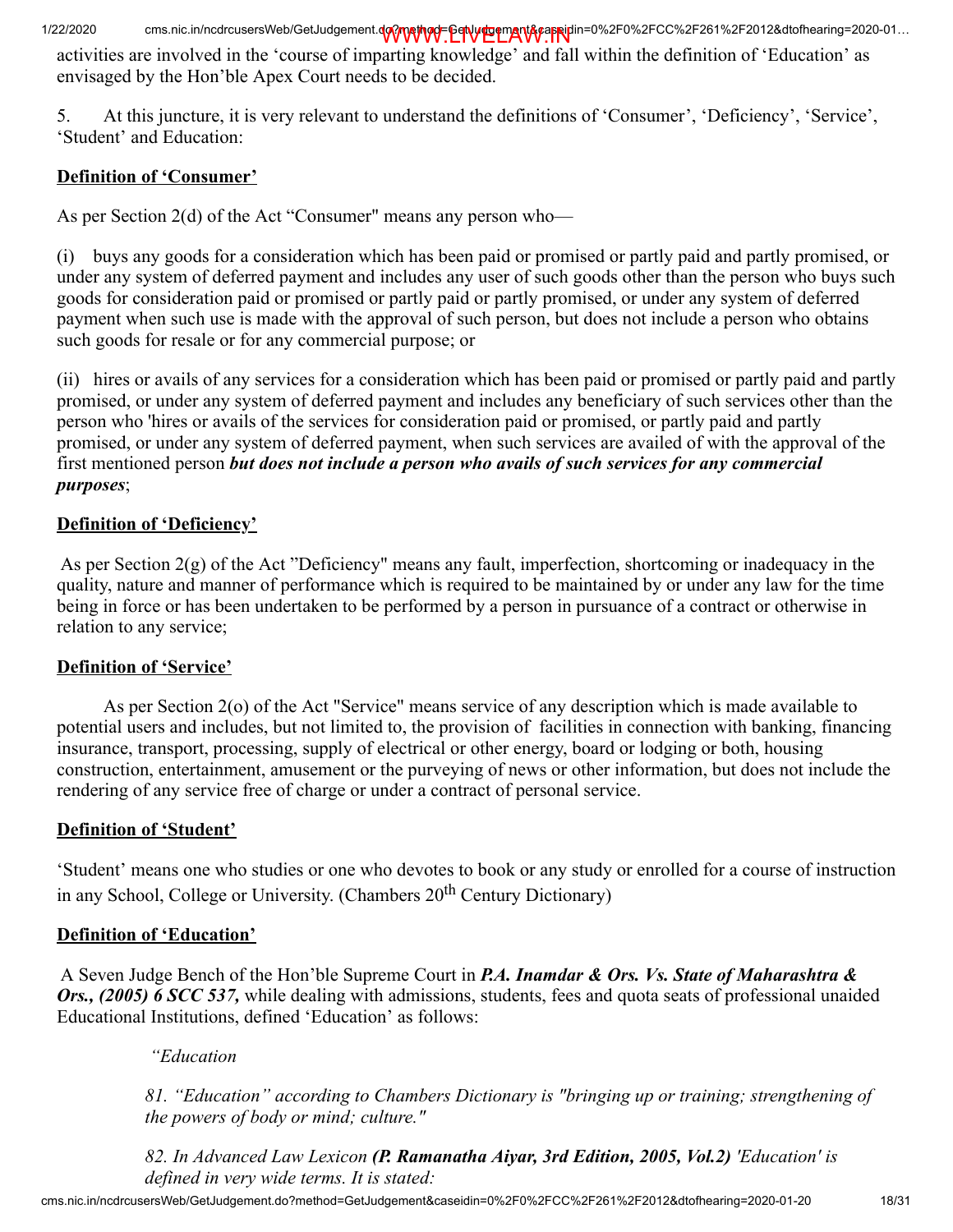*"Education is the bringing up; the process of developing and training the powers and capabilities of human beings. In its broadest sense the word comprehends not merely the instruction received at school, or college but the whole course of training moral, intellectual and physical; is not limited to the ordinary instruction of the child in the pursuits of literature. It also comprehends a proper attention to the moral and religious sentiments of the child. And it is sometimes used as synonymous with 'learning'."*

*83. In [Sole Trustee, Lok Shikshana Trust Vs. C.I.T](https://indiankanoon.org/doc/1045974/)., (1976) 1 SCC 254, the term 'Education' was held to mean:*

*"the systematic instruction, schooling or training given to the young in preparation for the work of life. It also connotes the whole course of scholastic instruction which a person has receive. …. What education connotes….. is the process of training and developing the knowledge, skill, mind and character of students by formal schooling."*

*84. In 'India — Vision 2020' published by Planning Commission of India, it is stated (at p.250) :*

*"Education is an important input both for the growth of the society as well as for the individual. Properly planned educational input can contribute to increase in the Gross National Products, cultural richness, build positive attitude towards technology and increase efficiency and effectiveness of the governance. Education opens new horizons for an individual, provides new aspirations and develops new values. It strengthens competencies and develops commitment. Education generates in an individual a critical outlook on social and political realities and sharpens the ability to self- examination, self-monitoring and self-criticism."*

*"The term 'Knowledge Society', 'Information Society' and 'Learning Society' have now become familiar expressions in the educational parlance, communicating emerging global trends with far-reaching implications for growth and development of any society. These are not to be seen as mere clichi or fads but words that are pregnant with unimaginable potentialities. Information revolution, information technologies and knowledge industries, constitute important dimensions of an information society and contribute effectively to the growth of a knowledge society." (ibid, p.246)*

*"Alvin Toffler (1980) has advanced the idea that power at the dawn of civilization resided in the 'muscle'. Power then got associated with money and in 20th century it shifted its focus to 'mind'. Thus the shift from physical power to wealth power to mind power is an evolution in the shifting foundations of economy. This shift supports the observation of Francis Bacon who said 'knowledge itself is power'; stressing the same point and upholding the supremacy of mind power, in his characteristic expression, Winston Churchill said, "the Empires of the future shall be empires of the mind". Thus, he corroborated Bacon and professed the emergence of the knowledge society." (ibid, p.247)*

In paras 87, 88 and 89 of the judgement the Hon'ble Apex Court has further laid down as follows:

*87. Under [Article 41](https://indiankanoon.org/doc/1975922/) of the Constitution, 'Right To Education', amongst others, is obligated to be secured by the State by making effective provision therefor. Fundamental duties recognized by [Article 51A](https://indiankanoon.org/doc/867010/) include, amongst others, (i) to develop the scientific temper, humanism and the spirit of inquiry and reform; and (ii) to strive towards excellence in all spheres of individual and collective activity so that the nation constantly rises to higher levels of endeavour and achievement. None can be achieved or ensured except by means of Education. It is well accepted by thinkers, philosophers and academicians that if JUSTICE, LIBERTY, EQUALITY and FRATERNITY, including social, economic and political justice, the golden goals set out in the Preamble to the Constitution of India are to be achieved, the Indian polity has to be educated and educated with excellence. Education is a national wealth which must be distributed equally and widely, as far as possible, in the interest of creating an egalitarian society, to enable the country to rise high and face global competition.*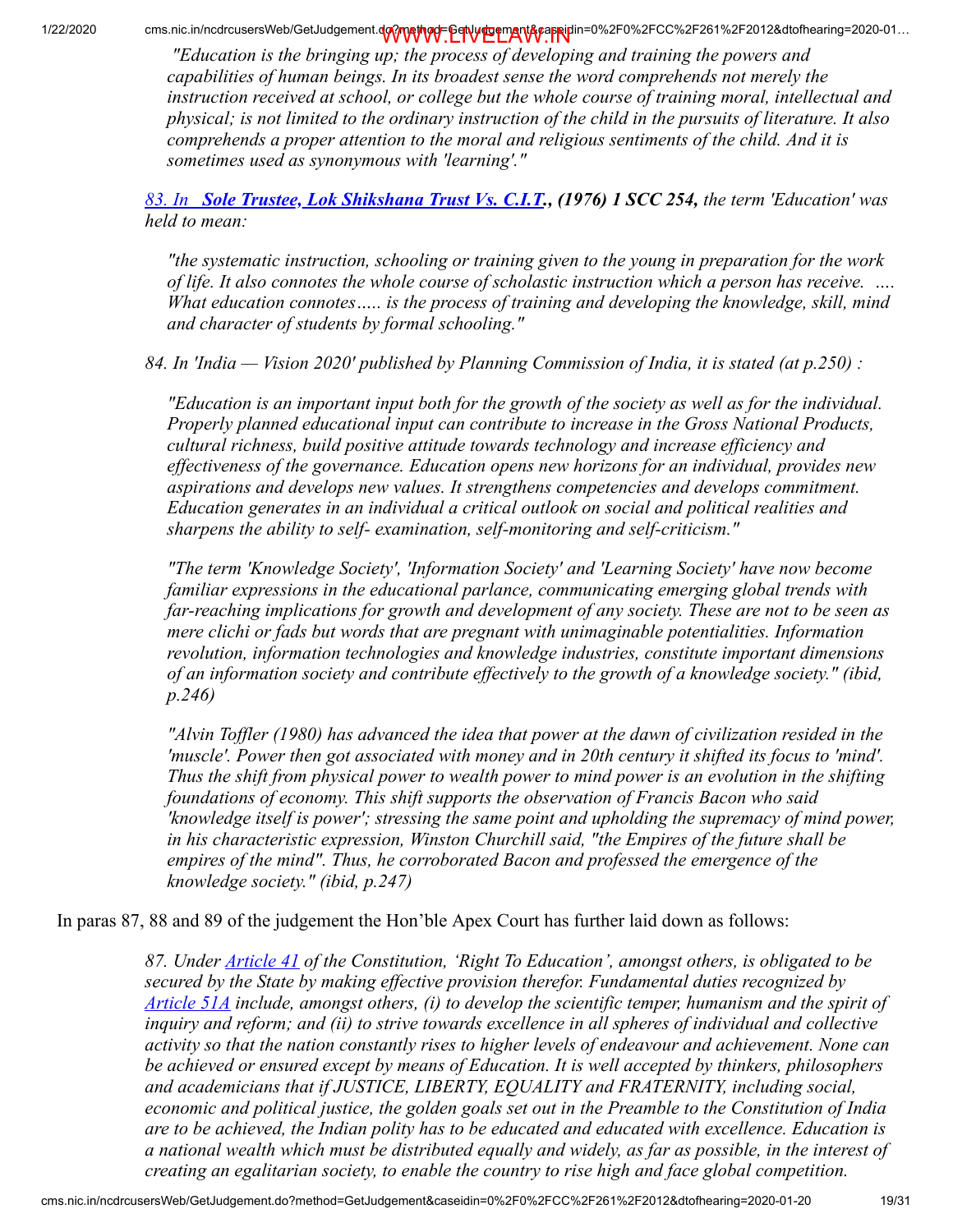*'Tireless striving stretching its arms towards perfection' (to borrow the expression from Rabindranath Tagore) would not be successful unless strengthened by Education.*

*88. Education is:*

*"….continual growth of personality, steady development of character, and the qualitative improvement of life. A trained mind has the capacity to draw spiritual nourishment from every experience, be it defeat or victory, sorrow or joy. Education is training the mind and not stuffing the brain."*

*(See Eternal Values for A Changing Society, Vol. III Education for Human Excellence, published by Bharatiya Vidya Bhavan, Bombay, at p. 19)*

*"We want that education by which character is formed, strength of mind is increased, the intellect is expanded, and by which one can stand on one's own feet." "The end of all education, all training, should be man-making. The end and aim of all training is to make the man grow. The training by which the current and expression of will are brought under control and become fruitful is called education." (Swami Vivekanand as quoted in ibid, at p.20)*

*89. Education, accepted as a useful activity, whether for charity or for profit, is an occupation. Nevertheless, it does not cease to be a service to the society. And even though an occupation, it cannot be equated to a trade or a business.*

 *(Emphasis supplied)*

6. Now we address ourselves to the ratio laid down by the Hon'ble Supreme Court in a catena of judgements with respect to 'Education' and 'Educational Services' vis-à-vis Consumer Protection Act, 1986.

7. In *Bihar School Examination Board vs Suresh Prasad Sinha,* (*2009) 8 SCC 483, dated 04.09.2009*, it has been held by the Hon'ble Supreme Court that any dispute relating to fault in holding of examination and non-declaration of result by an examinee does not fall within the purview of the Consumer Protection Act, 1986. The following principle was laid down by the Hon'ble Supreme Court:

> *"11. The Board is a statutory authority established under the Bihar School Examination Board Act, 1952. The function of the Board is to conduct school examinations. This statutory function involves holding periodical examinations, evaluating the answer scripts, declaring the results and issuing certificates. The process of holding examinations, evaluating answer scripts, declaring results and issuing certificates are different stages of a single statutory non-commercial function. It is not possible to divide this function as partly statutory and partly administrative.*

*12. When the Examination Board conducts an examination in discharge of its statutory function, it does not offer its "services" to any candidate. Nor does a student who participates in the examination conducted by the Board, hires or avails of any service from the Board for a consideration. On the other hand, a candidate who participates in the examination conducted by the Board, is a person who has undergone a course of study and who requests the Board to test him as to whether he has imbibed sufficient knowledge to be fit to be declared as having successfully completed the said course of education; and if so, determine his position or rank or competence vis- `-vis other examinees. The process is not therefore availment of a service by a student, but participation in a general examination conducted by the Board to ascertain whether he is eligible and fit to be considered as having successfully completed the secondary education course. The examination fee paid by the student is not the consideration for availment of any service, but the charge paid for the privilege of participation in the examination.*

*13. The object of the Act is to cover in its net, services offered or rendered for a consideration. Any service rendered for a consideration is presumed to be a commercial activity in its broadest sense*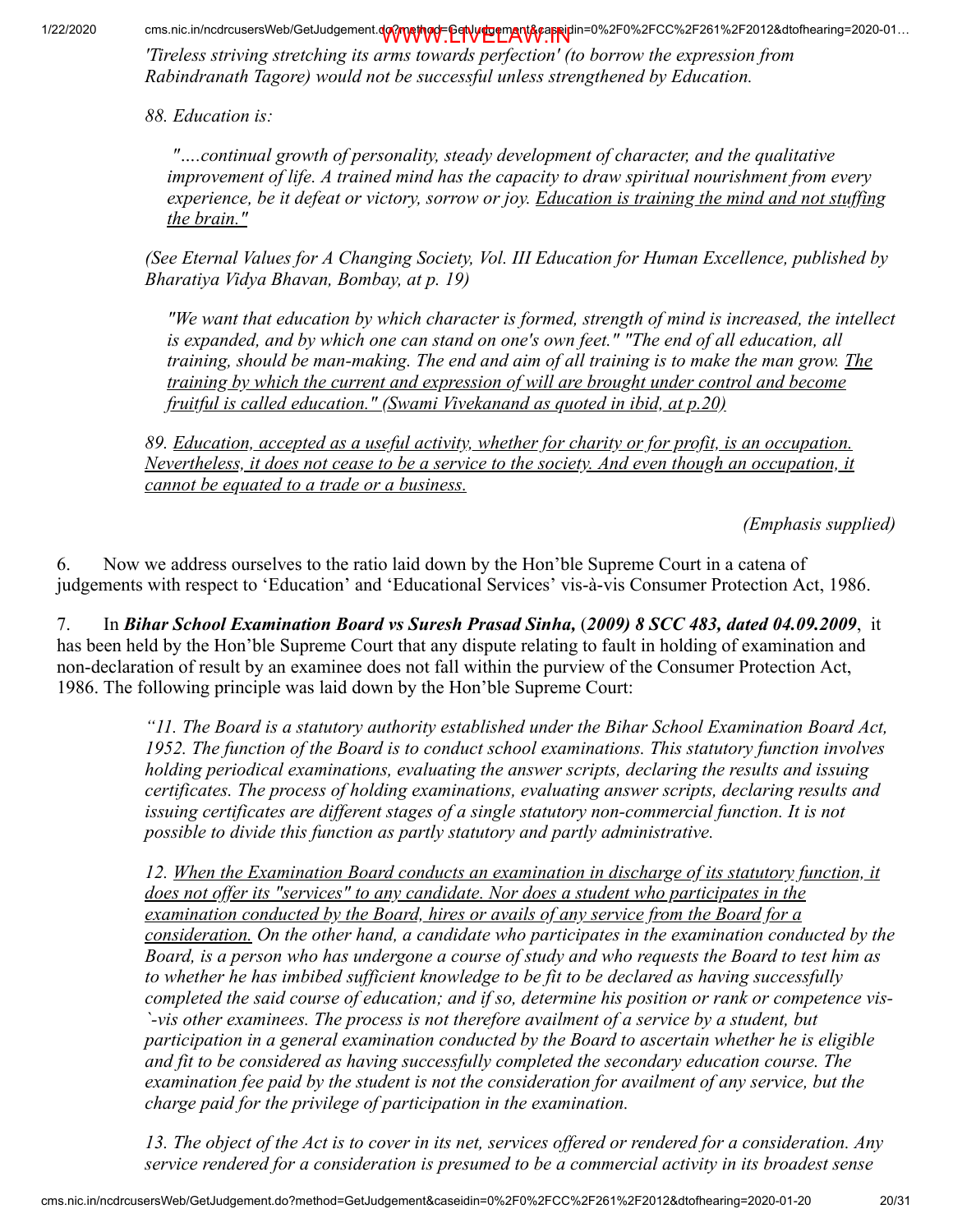*(including professional activity or quasi-commercial activity). [But the Act](https://indiankanoon.org/doc/1733066/) does not intended to cover discharge of a statutory function of examining whether a candidate is fit to be declared as having successfully completed a course by passing the examination. The fact that in the course of conduct of the examination, or evaluation of answer-scripts, or furnishing of mark-sheets or certificates, there may be some negligence, omission or deficiency, does not convert the Board into a service-provider for a consideration, nor convert the examinee into a consumer who can make a complaint under the Act. We are clearly of the view that the Board is not a `service provider' and a student who takes an examination is not a `consumer' and consequently, complaint under the Act will not be maintainable against the Board."*

*(Emphasis supplied)*

8. Learning Counsel appearing for the Complainant in Consumer Complaint No. 261 of 2012, relied on another judgement of the Hon'ble Supreme Court in *Punjab Urban Planning and Development Authority (Now GLADA) Vs. Vidya Chetal, (2019) 9 SCC 83, dated 16.09.2019*, rendered by a three Judge Bench, in which the Hon'ble Apex Court placed reliance on *Lucknow Development Authority Vs. M.K. Gupta, (1994) 1 SCC 243, Ghaziabad Development Authority Vs. Balbir Singh, (2004) 5 SCC 65, Om Prakash Vs. Reliance General Insurance Company and Anr., (2017) 9 SCC 724 and Commissioner of Customs (import), Mumbai Vs. Dilip Kumar and Others (2018) 9 SCC 40* and held in para 16 and 21 as follows:

> *"16. On a different note, if the statutory authority, other than the core sovereign duties, is providing service, which is encompassed under the Act, then, unless any Statute exempts, or provides for immunity, for deficiency in service, or specifically provides for an alternative forum, the Consumer Forums would continue to have the jurisdiction to deal with the same.[3\*] We need to caution against over inclusivity and the tribunals need to satisfy the ingredients under Consumer Protection Laws, before exercising the jurisdiction.*

> *21. We may also refer to the case of Ghaziabad Development Authority (supra) wherein this Court, relying upon Lucknow Development Authority case (supra), held that the power of the Consumer forum extends to redressing any injustice rendered upon a consumer as well as over any mala fide, capricious or any oppressive act done by a statutory body. The relevant para of the judgment reads as under:*

*"6. ...Thus, the law is that the Consumer Protection Act has a wide reach and the Commission has jurisdiction even in cases of service rendered by statutory and public authorities. Such authorities become liable to compensate for misfeasance in public office i.e. an act which is oppressive or capricious or arbitrary or negligent provided loss or injury is suffered by a citizen.*

*Where there has been capricious or arbitrary or negligent exercise or non-exercise of power by an officer of the authority, the Commission/Forum has a statutory obligation to award compensation. If the Commission/Forum is satisfied that a complainant is entitled to compensation for loss or injury or for harassment or mental agony or oppression, then after recording a finding it must direct the authority to pay compensation and then also direct recovery from those found responsible for such unpardonable behaviour.*

 9. The Hon'ble Supreme Court concluded that determination of the dispute concerning authority of the imposition of statutory dues arising out of a deficiency in service can be undertaken by the Consumer Fora as per the provisions of the Act. Learned counsel appearing for the Complainants submitted that in view of this observation, any deficiency of service by a Statutory Board also falls within the ambit of the Consumer Protection Act as it was rendered by a larger bench and was a later decision.

10. In *Maharshi Dayanand University Vs. Surjeet Kaur, 2010 (11) SCC 159, dated 19.07. 2010,* the Hon'ble Supreme Court has examined in detail the jurisdiction of the Consumer Fora to entertain a Complaint with respect to deficiency of service by Educational Institutions. It is relevant to briefly touch upon the facts of this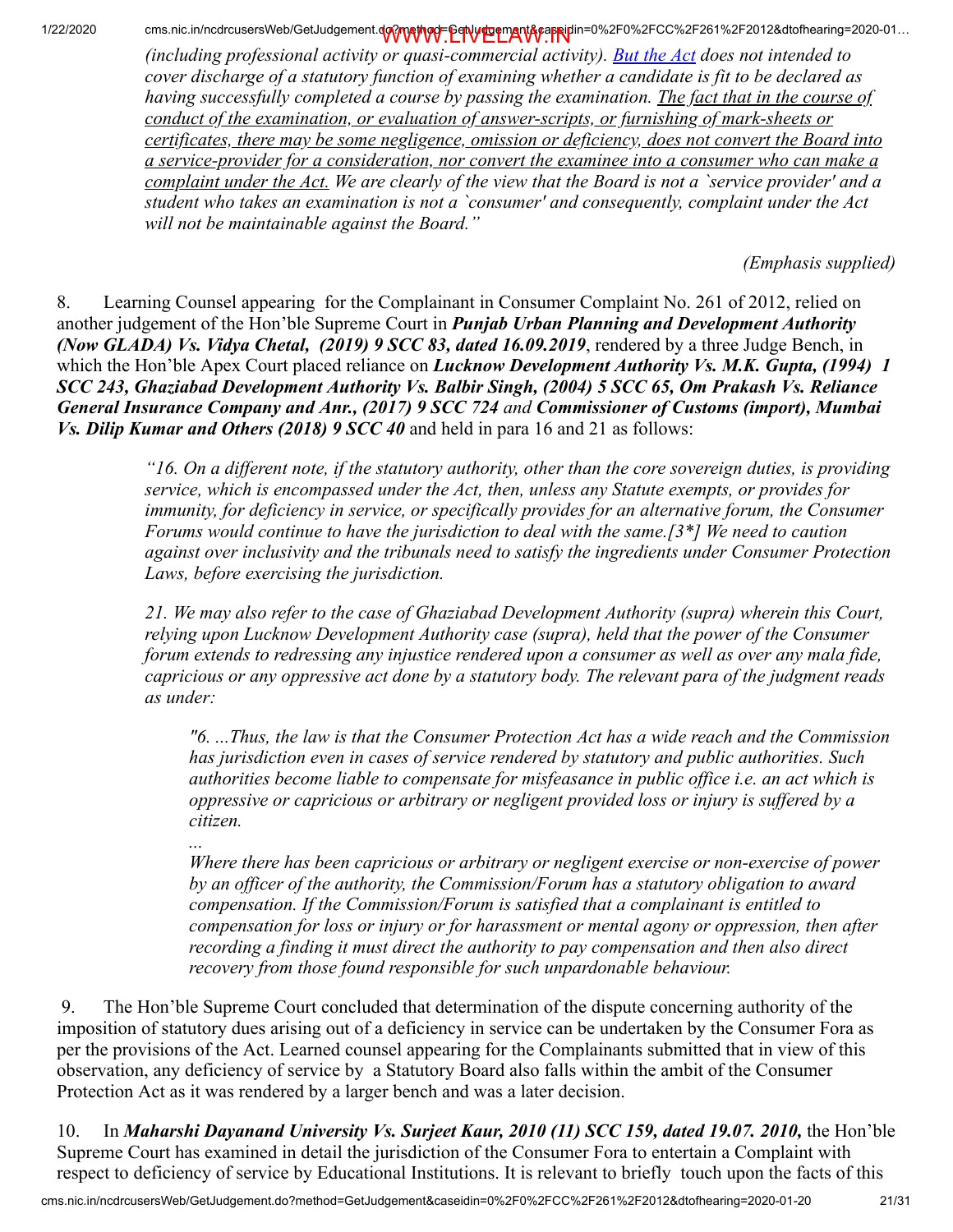case. The Complainant was pursuing M.A. and B. Ed. simultaneously, contrary to General Rules of examination which prohibits pursuing two courses simultaneously. She had chosen to continue M.A. while admission of B. Ed was cancelled. Without disclosing said fact the Complainant managed to appear in supplementary examination for B.Ed and passed, which result was withheld on detecting the mischief. A Complaint was filed for direction to award B.Ed. degree as the University refused to confer the degree of B.Ed on the Complainant. The Complainant approached the District Forum in the year 2000 praying for the relief, which has been allowed vide Order dated 24.09.2004 directing the University to issue of B.Ed degree and also awarded  $\Box$ 1,000/- as compensation. In an Appeal filed by the University before the State Commission, the same was allowed vide judgement dated 19.10.2005 and the Order of the District Forum was set aside holding that the District Forum did not have jurisdiction to entertain the Complaint. Revision Petition under Section 21 of the Consumer Protection Act, 1986 was preferred before the National Commission, which placed reliance on its larger Bench Order in First Appeal No. 643 of 1994 dated 31.05.2011 and held that imparting of education by the Educational Institution for consideration, falls within the ambit of "Service" as defined under the Act and further relied on the judgement of the Hon'ble Supreme Court in *Bangalore Water Supply & Sewerage Borad Vs. A. Rajappa, (1978) 2 SCC 2013* and held that in view of the ratio of the said decision and the peculiar facts of the case, the Complainant was entitled for the relief claimed and accordingly the University was directed to issue a B.Ed degree.

11. Addressing the most important issue with respect to Jurisdiction, the Hon'ble Supreme Court noted as follows:

> *"20. The third and the most important issue that deserves to be answered is the competence of the District Forum and the hierarchy of the Tribunals constituted under the Act 1986 to entertain such a complaint. In our opinion, this issue is no longer res integra and has been extensively discussed by a recent judgment of this Court in the case of Bihar School Examination Board Vs. Suresh Prasad Sinha, (2009) 8 SCC 483, where it has been held that:-*

*" that the Board is not a `service provider' and a student who takes an examination is not a `consumer' and consequently, complaint under the Act will not be maintainable against the Board."*

*(Emphasis added)*

*21. The respondent abused the privilege of appearing in the B.Ed. examination though she was not entitled to avail of the benefit of notification dated 16.3.1998.*

*22. The National Commission appears to have been swayed by observations made in the Bangalore Water Supply case (supra). The respondent as a student is neither a consumer nor is the appellant rendering any service. The claim of the respondent to award B.Ed. degree was almost in the nature of a relief praying for a direction to the appellant to act contrary to its own rules. The National Commission, in our opinion, with the utmost respect to the reasoning given therein did not take into consideration the aforesaid aspect of the matter and thus, arrived at a wrong conclusion.*

*(emphasis supplied)*

*23. The case decided by this Court in Bihar School Examination Board (supra) clearly lays down the law in this regard with which we find ourselves in full agreement with. Accordingly, the entire exercise of entertaining the complaint by the District Forum and the award of relief which has been approved by the National Commission do not conform to law and we, therefore, set aside the same. We wish to make it clear that the National Commission felt that the respondent had been "harassed" and has also gone to the extent of using the word "torture" against an officer of the appellant. The appellant is an autonomous body and the decision of the appellant and the statutory provisions have to be implemented through its officers. This also includes the implementation of all such measures which have a statutory backing and if they are implemented honestly through a correct interpretation, the same, in our opinion, cannot extend to the degree of torture or harassment. The*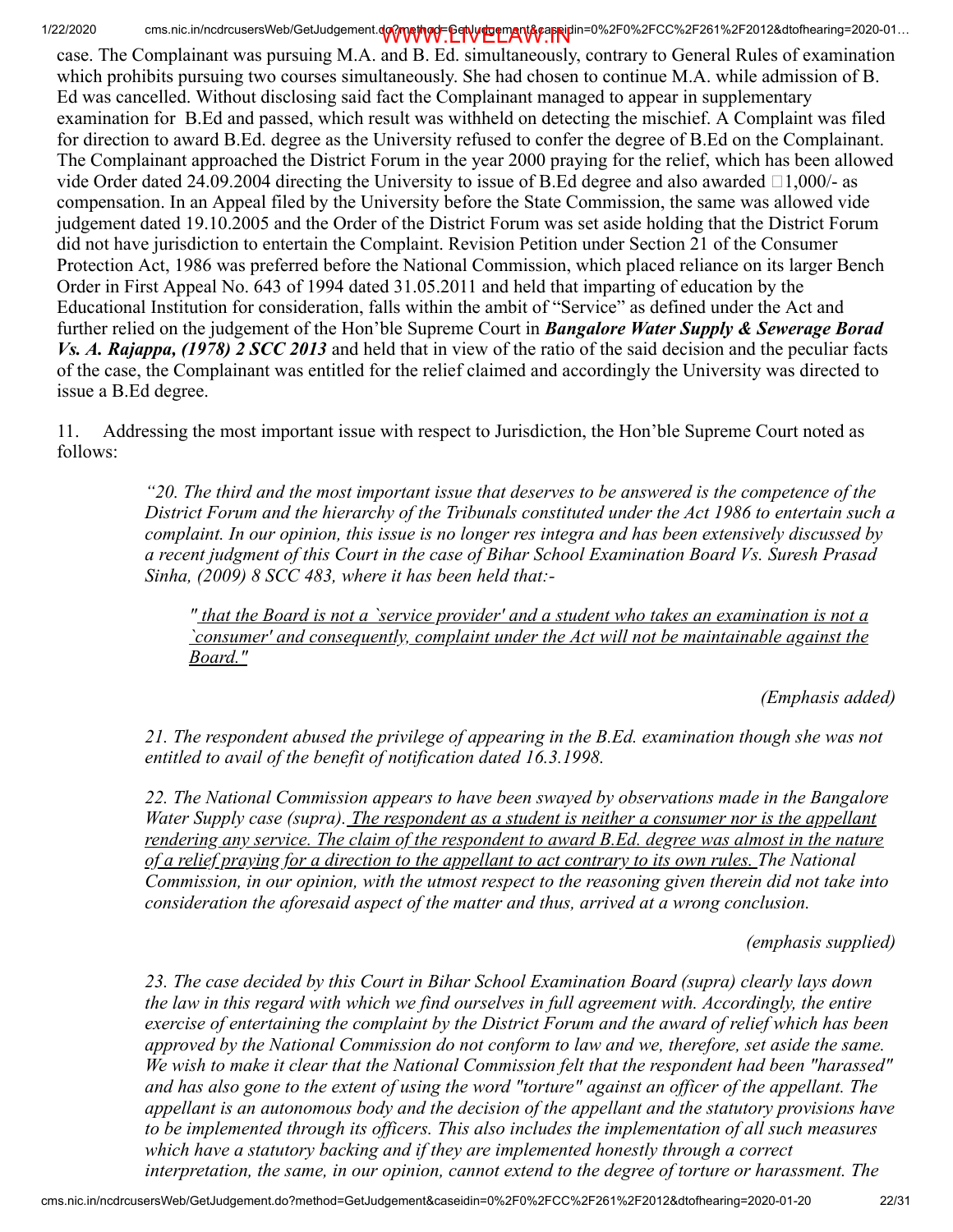*appellant had to be battle out this litigation upto this Court to establish the very fundamental of the case that the District Forum had no jurisdiction to entertain any such complaint and, in our opinion, they have done so successfully.*

*24. The appeal is accordingly allowed. The judgment and order of the District Forum and the National Commission are set aside. No costs."*

*(Emphasis Supplied)*

12. It is the case of the learned Counsel appearing for the Educational Institutions that the Hon'ble Supreme Court has clearly culled down the principles and has emphatically laid down that Student is not a Consumer and Educational Institutions are not providing any 'Service'.

13. It is relevant to reproduce the order of the Hon'ble Supreme Court in *P.T. Koshy (Supra):*

*"In view of the judgement of this Court in Maharshi Dayanand Univeristy Vs Surjeet kaur MANU/SC/0485/2010: 2010 (11) SCC 159 : 2010 (2) Code of Civil Procedure 696 S.C wherein this Court placing reliance on all earlier judgements has categorically held that education is not a commodity. Educational institutions are not providing any kind of service, therefore, in matter of admission, fees etc., there cannot be a kind of service therefore, in matter of admission, fee etc., there cannot be a question of deficiency of service. Such matters cannot be entertained by the Consumer Forum under the Consumer Protection Act, 1986. In view of the above, we are not inclined to entertain the special leave petition. Thus, the Special Leave Petition is dismissed."*

 *(Emphasis supplied)*

14. In the aforenoted judgment the Hon'ble Supreme Court placed reliance on *Maharshi Dayanand University (supra)* and observed that Education is not a "Commodity" and that Educational Institutions are not providing any kind of "Service", therefore, in the matter of admission fees etc., there cannot be a question of deficiency of service.

15. Learned Counsel appearing for the Complainants/ students vehemently contended that the ratio of this order has to be interpreted in the sense that it was applicable only to cases which involve 'Core Education' services and not all activies which relate to Educational Insititutions and that both *Bihar School Examination Board (Supra)* and *Maharshi Dayanand University (supra)*, refer to conference of a degree and conduction of an examination, which do not sum up the entire gamut of "Education". He further argued that non affiliation and non-recognition is unfair trade practice indulged by the Educational Institution has not been addressed to in these cases.

16. At this juncture, learned Counsel appearing for the Educational Institutions placed reliance on the judgement of the Hon'ble Supreme Court in *Prof. K. K. Ramachandran, Director/ Vice Principal, G.R.D. [College of Science, Coimbatore Vs. S. Krishnaswamy & Anr., Civil Appeal No. 4133 of 2013 decided on](https://indiankanoon.org/doc/67746139/) 29.04.2013,* by which order, the Appeal preferred by Prof. K. K. Ramachandran, Director/ Vice Principal, G.R.D. College of Science, Coimbatore was allowed and the order of the State Commission was set aside with the following observation:

*"Heard learned counsel for the parties and perused the record.*

 *In view of the judgement of this court in Maharshi Dayanand University vs Surjit Kaur (2010) 11 SCC 159 wherein all earlier judgement of this Court has been considered and wherein it has been consistently held that imparting education is not rendering service and therefore these matters cannot be subject matters under the Consumer Protection Act, 1986.*

 *In view of the aforesaid judgement, the appeal is allowed the judgements and orders of the courts below are said aside with the liberty to the respondent to approach the appropriate forum.*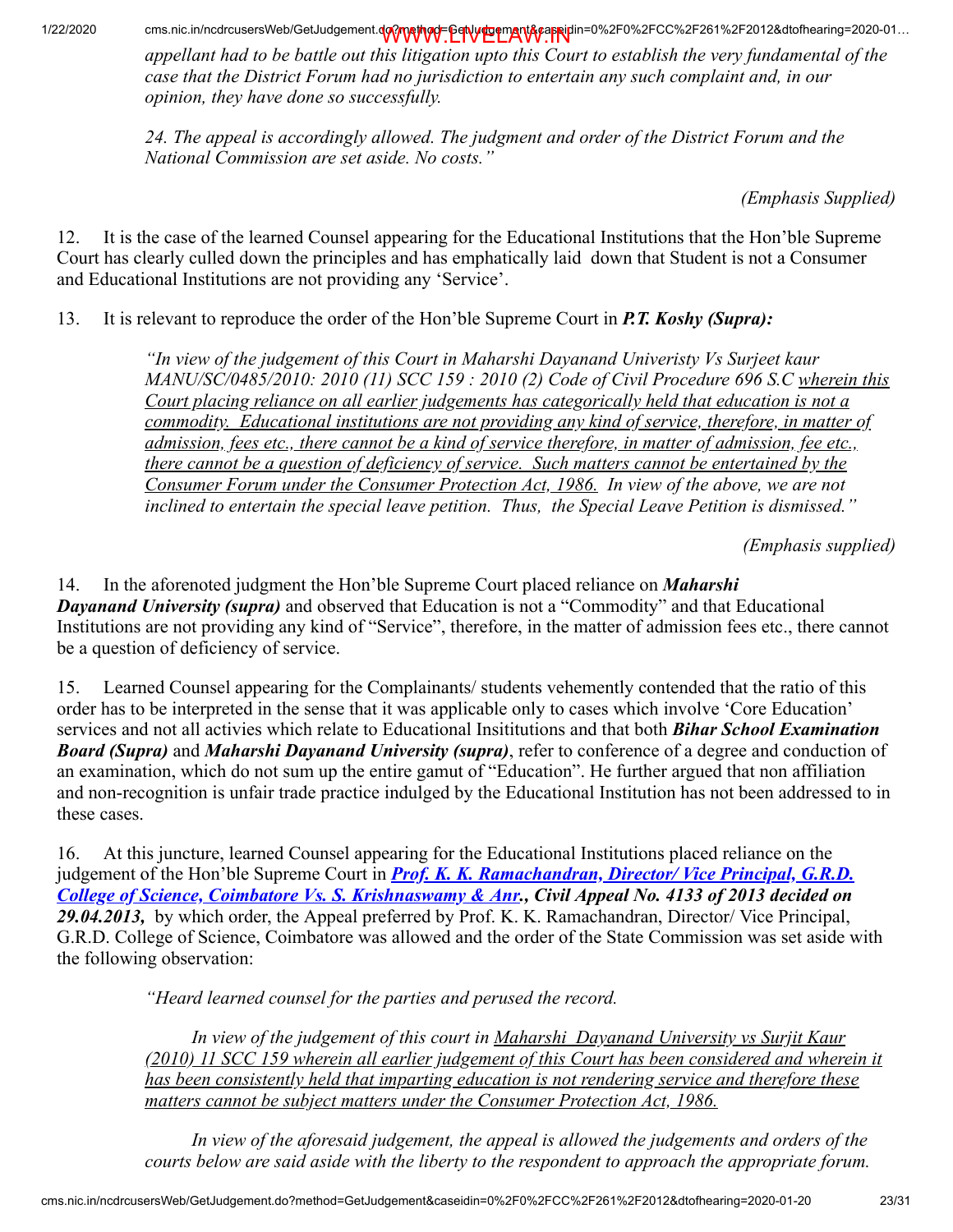*However, it is made clear that we express no opinion on the merits of the case including the issue of limitation. If the respondent approaches any including the issue of limitation. If the respondent approaches any such forum, the matter may be dealt with strictly in accordance with law.*"

*(Emphasis supplied)*

17. In *Unni Krishnan, J.P. & Anr. Vs. State of Andhra Pradesh & Ors., (1993) 1 SCC 645, dated 04.02.1993,* the Hon'ble Supreme Court observed that Education has never been a commerce in this country and that establishing an Educational Institution can neither be a trade or business nor can it be a profession within the meaning of article 19 (1) (g), it was held that "Education" in its truest aspect is more a mean and a vocation rather than a profession or trade or business, however wide may be the denotation of the two later words.

18. The Learned Counsel appearing for the Educational Institutions in Revision Petition Nos. 1731 to 1733 of 2017, vehemently contended that the definition of Education, includes imparting education of incidental services like taking out children for an Education excursion tours, to develop their overall personality and held that such activities also fall within the definition of 'Core Education' and cannot come within the scope and ambit of Consumer Protection Act, 1986. He relied on the judgement of the Hon'ble Calcutta High Court in *Smt. Taneja and Another Vs. Calcutta Distt. Forum and others (AIR 1992 Cal 95), in which the Hon'ble High* Court, while considering whether the Education activities fall within the purview of Consumer Protection Act, 1986 has observed in para 19 and 20 as follows:

> *["19. The first and vital point is that whether Education comes within the purview of Consumer](https://indiankanoon.org/doc/1733066/) Protection Act, 1986. From the definition of Consumer and Service as given hereinbefore it is abundantly clear that Education does not come under the purview of this Act. The service rendered by a teacher is not a kind of service as described in [S. 2\(o\)](https://indiankanoon.org/doc/334666/) of the Act. It does not come under the purview of banking, financing, insurance, transport, processing, supply of electricity or other energy, board or lodging or both, entertainment, amusement or the purveying a news or other information, but does not include the rendering of any service of free of charges or under a contract of personal service. This definition of service is very widely clear and it must be noted that there is no contract of personal service so far as the teaching of a student in an educational institution is concerned, nor the contract as mentioned in [S. 2\(o\)](https://indiankanoon.org/doc/334666/) comes in any way under [S. 2](https://indiankanoon.org/doc/831280/) of the Contract Act. In AIR 1988 SC 1700 (supra) the Supreme Court has very expressly spelt out "that imparting of education is in the nature of a mission or a noble vocation. A teacher educates children, he moulds their character, builds up their personality and makes them fit to become a responsible citizen. Children grow under the care of teachers the clerical work, if any they may do, is only incidental to their principal work of teaching." The definition of service under [S. 2\(o\)](https://indiankanoon.org/doc/334666/) if read with Ss. 2(c)(iii) and 2(d)(ii) and 2(g) of the Act, it becomes apparent that the relationship of teacher and student of an educational institution is not a service on hire because student is not such a consumer which is linked any way with the buyer of any economic goods and hire has not been linked with education, teacher and student. The contract as referred to i[n S. 2\(g\)](https://indiankanoon.org/doc/334666/) certainly is not the contract as defined in [S. 2\(o\) because the very conception of the contract cannot be forced into the Consumer Protection](https://indiankanoon.org/doc/1733066/) Act so far as education, teacher and student are concerned. It has been very expressly decided in 1991 (I) CLJ 226 : 1991 (1) CHN 322 (supra) that the West Bengal Board of Secondary Education Act, 1963 and the Rules and Regulations framed thereunder are quite comprehensive and completely statutory in nature and independent of any other Act. Any complaint on the part of any member of the teaching staff of a secondary educational institution can be effectively dealt with under the Management of Recognised Non-Government Institutions (Aided and Unaided) Rules, 1969 without referring it to any other authority.*

> *20. From the above discussion it is crystal clear that Education does not come within the scope of [Consumer Protection Act,](https://indiankanoon.org/doc/1733066/) 1986 and the Calcutta District Forum had no jurisdiction to entertain the complaint of the respondent No. 3 and all the orders passed on the complaint by the Calcutta District Forum are illegal and without jurisdiction."*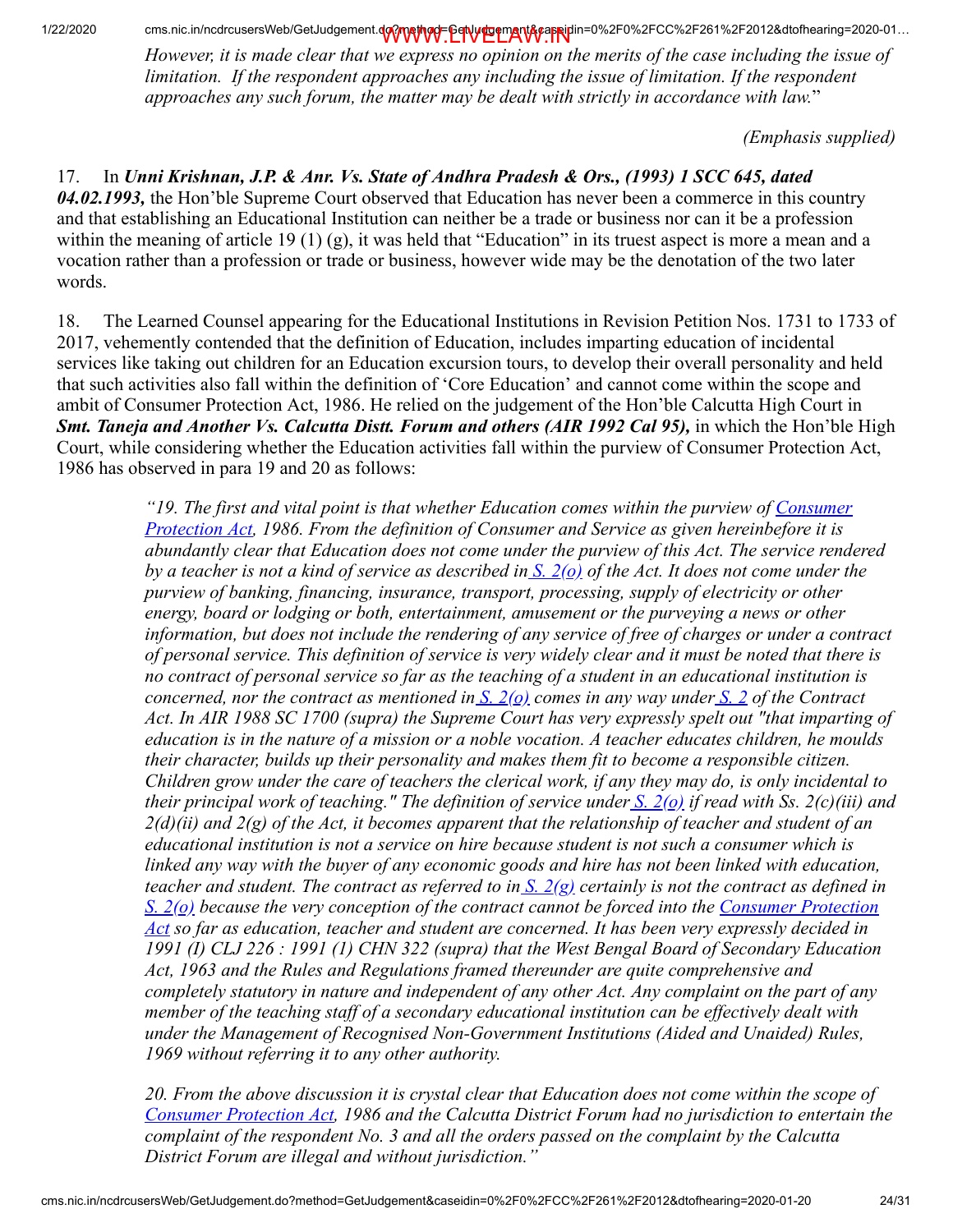19. The contention of the learned Counsel that teachers cannot be made liable for any act of deficiency, is not a reference issue in the instant matter, and hence is not being addressed to.

20. The learned Counsel appearing in Revision Petitions No. 1731 to 1733 of 2017 further submitted that definition of Education has to be considered holistically and therefore when Hon'ble Supreme Court in *Maharshi Dayanand University (supra)*, *P.T. Koshy & Anr. (Supra)* and in *Prof. K. K. Ramachandran (Supra)* held that Education is not a 'Commodity' and 'Educational Institutions' are not rendering 'Service', the entire gamut of all areas of Education should be taken into consideration. He relied on the judgement of the Hon'ble Supreme Court in *State of Tamil Nadu Vs. K. Shyam Sunder & Ors., (2011) 8 SCC 737, dated 09.08.2011,* in which it was observed that Education is not a 'Consumer Service' nor can the Educational Institutions be equated with shops, therefore, "there are a statutory prohibitions for establishing and administering educational institutions without prior permission or approval by the authority concerned"

21. The Hon'ble Supreme Court in *P. Sreenivasulu (Surpa)* allowed the Civil Appeals preferred by the students and held as follows:

"*No one is present on behalf of the respondents despite service.*

*Leave granted.*

*We have heard learned counsel for the appellants.*

*A dispute was raised by the appellants with regard to deficiency in service by the college run by the respondent Educational Foundation.*

*The National Consumer Disputes Redressal Commission (in short 'the National Commission') was of the opinion that in view of the decision of the Madras High Court in The Registrar, University of Madras & Anr. v. Union of India & Ors. [1995 Writ L.R.246], the complaint before the State Commission was not maintainable. The attention of the National Commission was also drawn to a judgment delivered by the National Commission itself in Bhupesh Khurana & Ors. v. Vishwa Buddha Parishad & Ors. [2000 CTJ 801 (CP)] in which it is held that a deficiency by an Educational Institute would come within the scope of the Consumer Protection Act, 1986.*

*The National Commission preferred to rely on the decision of the Madras High Court rather than its earlier decision rendered in Bhupesh Khurana (supra).*

*It has been brought to our notice that an appeal was filed against the order of the National Commission in Bhupesh Khurana and the decision in the appeal is reported as Buddhist Mission Dental College & Hospital v. Bhupesh Khurana & Ors. [(2009) 4 SCC 473]. The view expressed by the National Commission was upheld by this Court in the aforesaid decision.*

*Under the circumstances, an educational institution would come within the purview of the Consumer Protection Act, 1986 and the decision rendered by the Madras High Court would no longer be good law. Under the circumstances, we hold that the complaint filed before the State Commission was maintainable.*

*Accordingly, we set aside the judgment and order dated 12.09.2002 passed by the National Commission and remand the matter to the State Commission for its decision on merits.*

*The civil appeals are allowed."*

*(Emphasis supplied)*

cms.nic.in/ncdrcusersWeb/GetJudgement.do?method=GetJudgement&caseidin=0%2F0%2FCC%2F261%2F2012&dtofhearing=2020-01-20 25/31 22. In the aforenoted judgement the Hon'ble Supreme Court placed reliance on *Buddhist Mission Dental College & Hospital Vs. Bhupesh Khurana & Ors., (2009) 4 SCC 473, dated 13.02.2009,* in which the view expressed by the National Commission was upheld by the Hon'ble Supreme Court. In this decision dated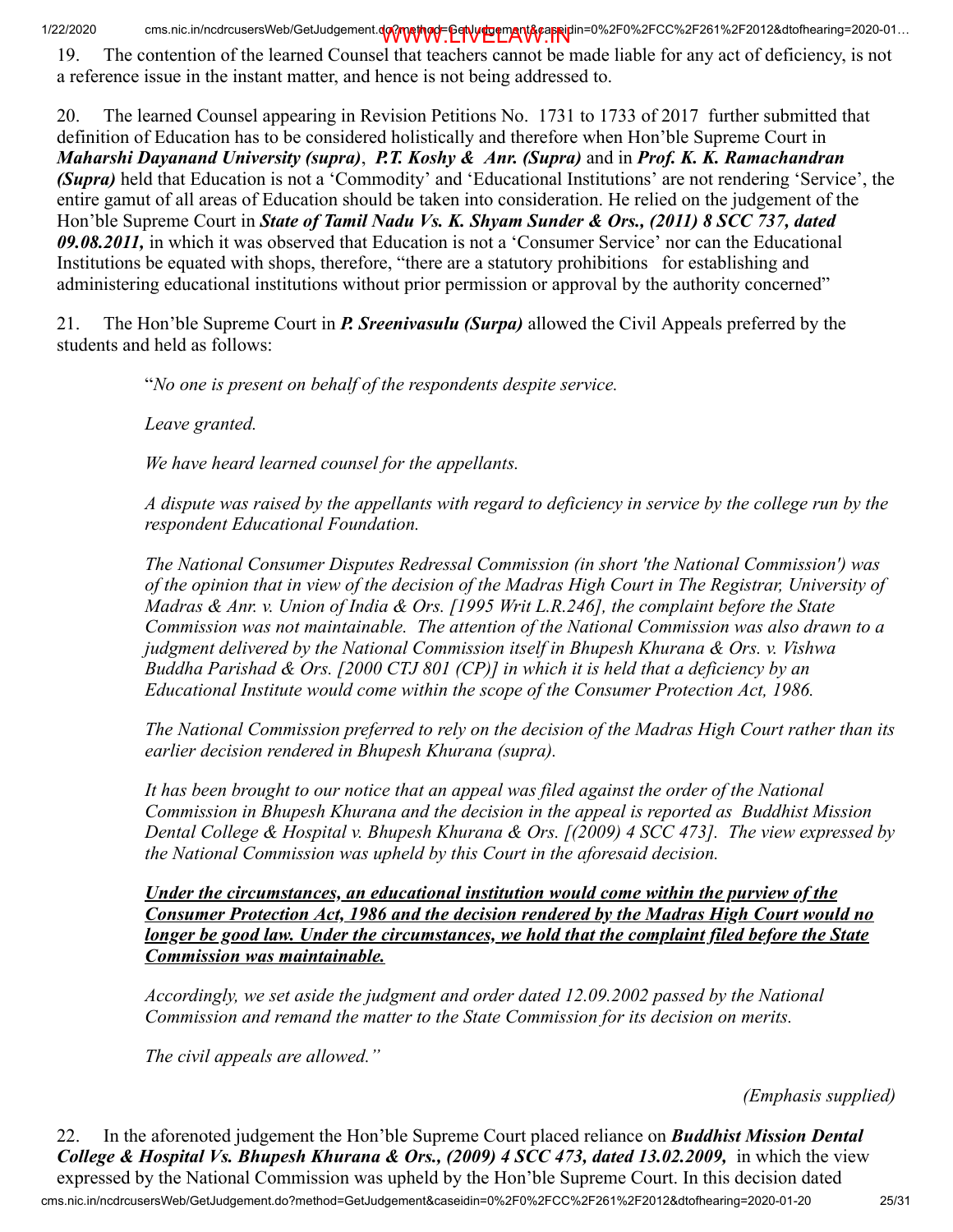09.09.2015, it was held by the Hon'ble Supreme Court that the decision rendered by the Madras High Court was no longer good in law and set aside the order dated 12.09.2002, passed by the National commission.

23. In *Buddhist Mission Dental College (supra)*, which was rendered prior to *Maharshi Dayanand University (supra)*, *P.T. Koshy & Anr. (Supra)*, the Hon'ble Supreme Court placed reliance on *Bangalore Water Supply & Sewerage Borad(Supra)* and held as follows:

> *"35. The Commission also held that this Court in Bangalore Water Supply and Sewerage Board (supra) held as under: [para 118 at page 583]:-*

*"95. ...In the case of the University or an educational institution, the nature of the activity is, ex hypothesi, education which is a service to the community. Ergo, the University is an industry..."*

*The Commission further held as under:*

*"Imparting of education by an educational institution for consideration falls within the ambit of `service' as defined in the [Consumer Protection Act.](https://indiankanoon.org/doc/1733066/) Fees are paid for services to be rendered by way of imparting education by the educational institutions. If there is no rendering of service, question of payment of fee would not arise. The complainants had hired the services of the respondent for consideration so they are consumers as defined in the [Consumer Protection Act](https://indiankanoon.org/doc/1733066/)."*

*(Emphasis Supplied)*

*36. The Commission rightly came to the conclusion that this was a case of total misrepresentation on behalf of the institute which tantamounts to unfair trade practice. The respondents were admitted to the BDS Course for receiving education for consideration by the appellant college which was neither affiliated nor recognized for imparting education. This clearly falls within the purview of deficiency as defined in the 20 [Consumer Protection Act](https://indiankanoon.org/doc/1733066/), which defines the `deficiency' as under:*

*"`Deficiency' means any fault, imperfection, shortcoming or inadequacy in the quality, nature and manner of performance which is required to be maintained by or under any law for the time being in force or has been undertaken to be performed by a person in pursuance of a contract or otherwise in relation to any service."*

*Therefore, the Commission rightly held that there was deficiency in service on the part of the institute and the claimants respondents are entitled to claim the relief as prayed in the plaint. The appeal filed by the appellant is devoid of any merit and deserves*

24. The facts in this case are with respect to deficiency of service by an Education Institutions that is a Dental College for admitting students, when it was neither affiliated with the university nor recognized by Dental Council of India. It was noted that this act of the College falls within the purview of deficiency as defined in the Act and confirmed the order of the National Commission directing refund of admission expenses to student with interest  $\omega$ 12% per annum.

25. It is the case of Learned Counsel appearing for the Complainants that the facts in *Buddhist Mission Dental College (supra)*, relate to deficiency of service on account of non-affiliation and that it does not fall within any deficiency rendered during the 'Course of Education' being imparted 'Post Admission'.

26. At the outset, we address ourselves to whether the latest judgement of the Hon'ble Supreme Court, needs to be followed, when the Bench is of equal strength. At the cost of repetition, the Hon'ble Supreme Court in *P. Sreenivasulu (supra)* dated 09.09.2015, relied on *Buddhist Mission Dental College (supra)*, and held that student was a Consumer and Service rendered by Education Institutions fall within the definition of 'Service'.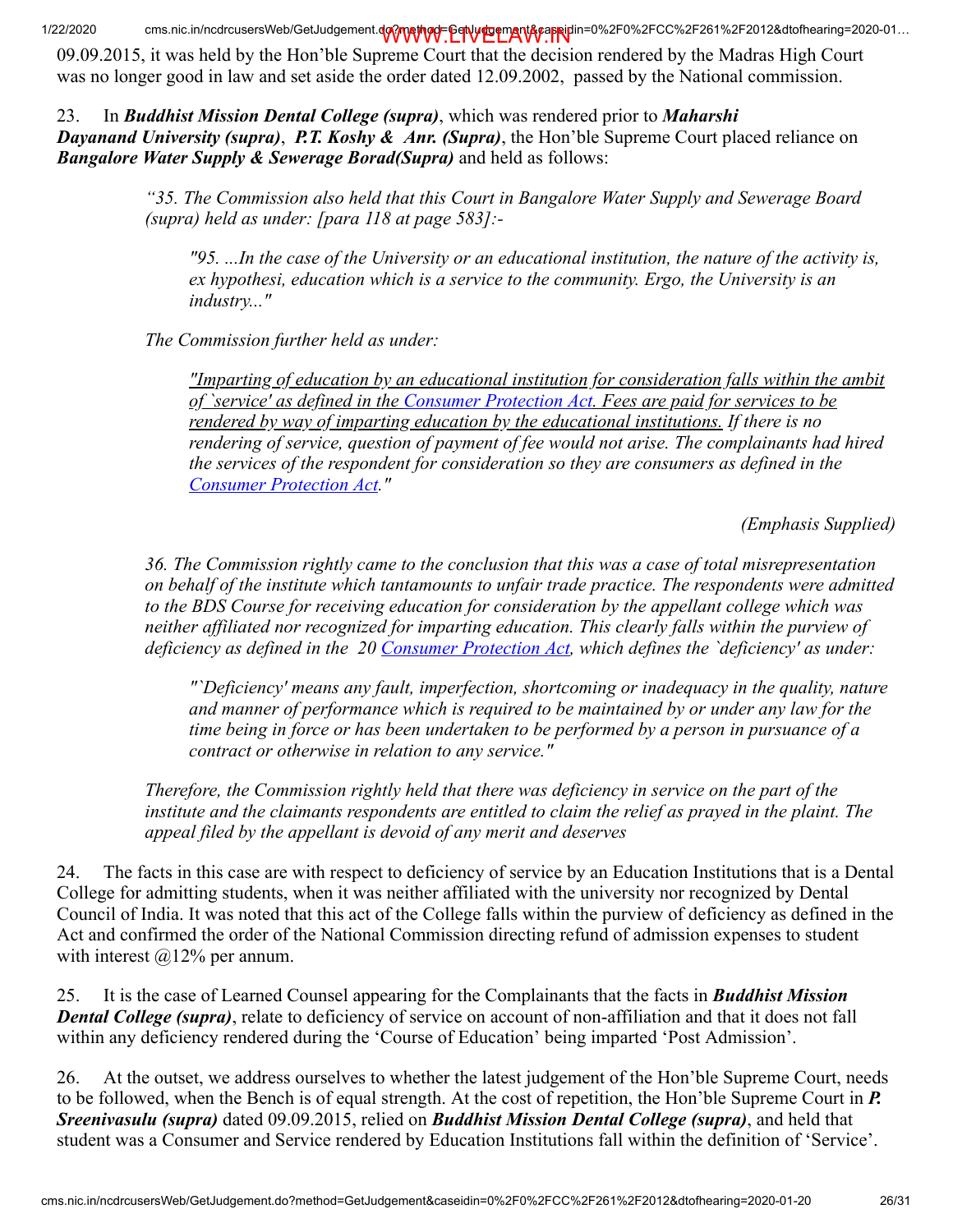27. Subsequently there was another judgement rendered by the Hon'ble Supreme Court, *in Civil Appeal Nos. 17802 and 17803 of 2017 between Anupama College of Engineering Vs. Gulshan Kumar and Anr. dated 30.10.2017,* in which the Hon'ble Supreme Court, directly addressed to the issue whether a College is a 'Service Provider' for the purpose of Consumer Protection Act, 1986, and reliance was placed on the judgement of the Hon'ble Apex Court in *Maharshi Dayanand University (supra)*, *P.T. Koshy & Anr. (Supra)*:

> *"Leave granted. The only question raised in this case is whether a college is a service provider for the purposes of the Consumer Protection Act, 1986. Learned counsel for the appellant has placed the decision of this Court in Maharshi Dayanand University v. Surjeet Kaur [(2010) 11 SCC 159]. The aforesaid decision was followed by this Court in SLP (C) No. 22532/2012 titled as P.T. Koshy & Anr. v. Ellen Charitable Trust & Ors. The order reads as follows: "In view of the judgment of this Court in Maharshi Dayanand University v. Surjeet Kaur [(2010) 11 SCC 159] wherein this Court placing reliance on all earlier judgments has categorically held that education is not a commodity. Educational institutions are not providing any kind of service, therefore, in matter of admission, fees etc., there cannot be a question of deficiency of service. Such matters cannot be entertained by the Consumer Forum under the Consumer Protection Act, 1986. In view of the above, we are not inclined to entertain the special leave petition. Thus, the special leave petition is dismissed." In view of the consistent opinion expressed by this Court, the orders passed by the National Consumer Disputes Redressal Commission in Revision Petition No. 3571/2013 and Revision Petition No. 807/2017 are not in accordance with the decision of this Court and are therefore set aside. The civil appeals are allowed."*

> > *(Emphasis supplied)*

28. The brief facts of *Anupama College of Engineering (Supra)* are that the Complainant after getting admission in the Institute and depositing the fee, withdrew from the institution within one week that is prior to the last date of admission and sought for refund of the fees. The District Forum allowed the Complaint directing the institution to refund the amount of  $\Box$ 5000/- with interest  $\overline{a}$  7 % per annum with effect from filing of the complaint till the date of realisation. The Educational Institution did not challenge the order of the District Forum and execution proceedings were filed vide EA/66/2010, which was challenged by the Institution by filing a Revision Petition before the State Commission. The State Commission dismissed the Revision observing that the substantive order was not challenged and has therefore attained finality. Aggrieved by the said order of the District Forum, a Revision Petition was preferred by the College before the National Commission, which dismissed the Revision Petition on the ground of limitation and no other question was gone into. On an Appeal preferred by the College the Hon'ble Supreme Court in the aforenoted decision observed that there was a consistent opinion expressed by the court in *Maharshi Dayanand University (supra)*, *P.T. Koshy & Anr. (Supra)*, and set aside the order of the Consumer Forum.

*(Emphasis supplied)*

29. It is the case of the learned Counsel appearing for the Complaints that the question of non-affiliation has not been gone into by the Hon'ble Supreme Court and therefore the judgement of the Apex Court in *P. Sreenivasulu (supra)* holds.

30. It is submitted that the order in Maharshi *Dayanand University (supra), P.T. Koshy & Anr. (Supra)*, was not brought to the notice of the learned Bench in *P. Sreenivasulu (supra)* dated 09.09.2015, though they were subsequent to *Buddhist Mission Dental College (supra)*, which was relied on. Likewise, the decision of *P. Sreenivasulu (supra)* was not brought to the notice of the Bench, while deciding the matter of *Anupama College of Engineering (Supra)*, it is relevant that both the judgements were rendered by the Division Bench of two Hon'ble Judges in which one of the Hon'ble Judge was common.

31. At this juncture, we find it a fit case to place reliance on the observations made by Justice Dr. B.S. Chauhan relevant to the Law of Precedent dated 14.09.2008: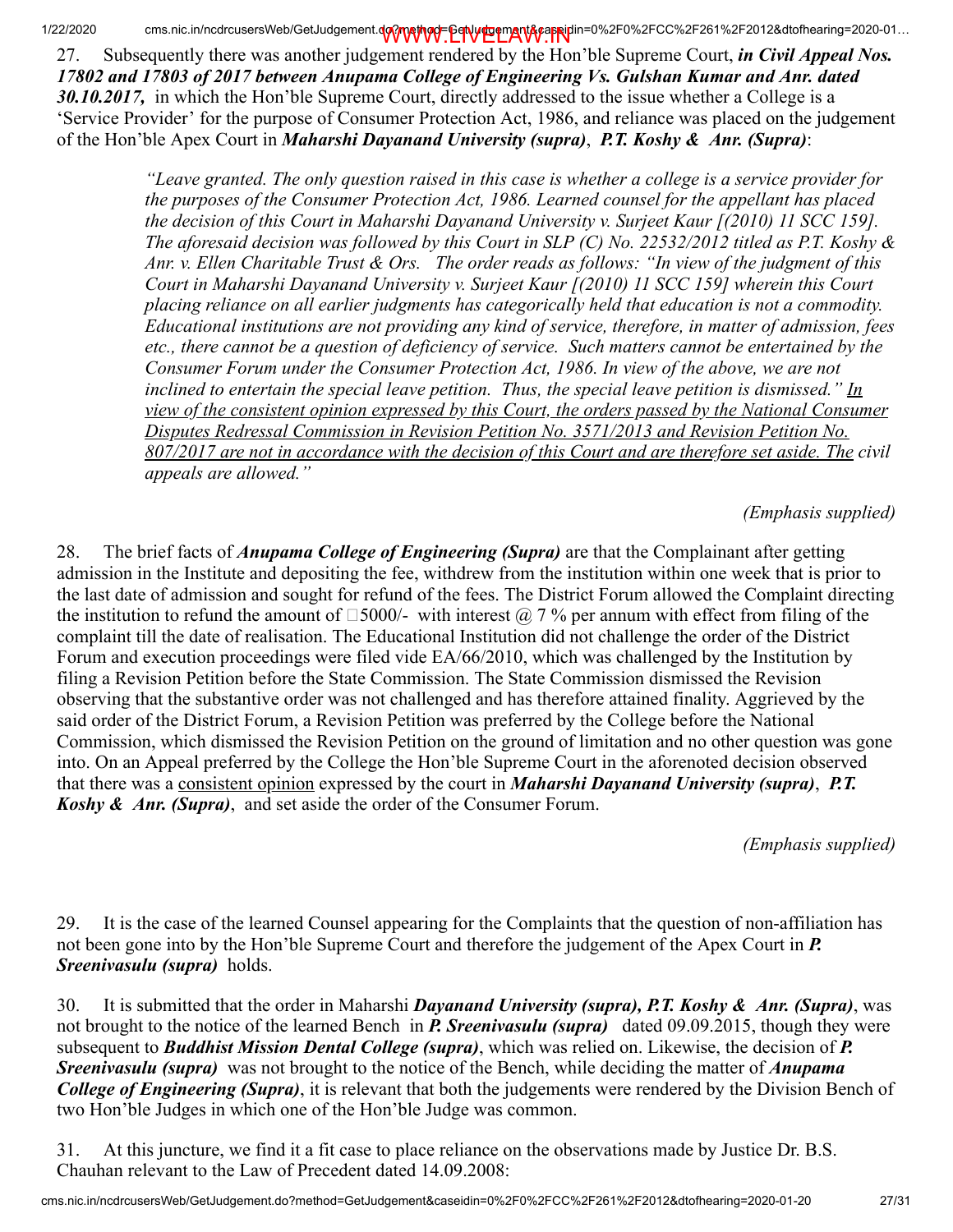*"(a) The Supreme Court in Anugrah Narain Singh v. State of U.P. (1996) 6 SCC 303, cautioned the High Courts of the judicial discipline and adherence to the rule of precedents, observing that when there is a difference of views between coordinate Benches of equal strength, the matter should be referred to a larger bench, instead of passing any order. (See also: Jaisri Sahu v. Rajdewon Dubey, AIR 1962 SC 83; Delhi Development Authority v. Ashok Kumar Behal, AIR 2002 SC 2940; and Union of India v. Raghubir Singh, (1989) 2 SCC 754). (b) Decision of larger Bench will prevail over the decision of a smaller Bench. (c) Decisions of a smaller Bench prevails, which deals with and explains the decision of larger Bench. (Union of India v. Nirala Yadav (2014) 9 SCC 457 ). (d) If decision of coordinate Benches of equal strength differ, and the later decision does not notice or consider the earlier decision, then the Court may choose to follow that decision which is closer to the facts of the case at hand and deals more directly with the legal issue. (e) If a court considering a particular provision of law is faced with two decisions, it will follow the one, which deals with the same or identical provision rather than the decision which deals with a similar but not an identical provision, even if the latter is by a larger Bench or a later judgment. (f) When a Constitution Bench has decided an issue and subsequent smaller Benches have not considered it or answered the similar issues somewhat differently, the later decisions should be construed in terms of the Constitution Bench decision as the smaller Benches could not have intended a different view. [See: Mohan Parasaran: "How to Comprehend Precedents" (2016) 2 SCC 28 (J) ]"*

32. We rely on the Judgement of the Full Bench of the Hon'ble Supreme Court in Amar *Singh Yadav & Ors. Vs. Shanta Devi & Ors., AIR 1987 Patna 191,* in which the Hon'ble Supreme Court while deciding the Law of Precedence has observed that when there is a direct conflict between two decisions of the Supreme Court of coequal Bench, the subordinate Court must follow the judgements which states the law more elaborately and accurately and that the question whether the decision is earlier or later is not material. In the instant case in Maharishi Dayanand University Case (Supra) the Hon'ble Supreme Court had discussed the law elaborately.

33. Keeping in view *Maharshi Dayanand University (supra)* has addressed on merits and the question of law in detail and the same has been consistently followed by the Hon'ble Supreme Court in *P.T. Koshy & Anr. (Supra)*, *Prof. K. K. Ramachandran (Supra)* and the latest decision of *Anupama College of Engineering (Supra)*, we are of the considered view that the ratio laid down by the Hon'ble Supreme Court in the last judgement that is *Anupama College of Engineering (Supra)* has to be followed.

34. However, at this juncture, it is significant to note here that the ratio in *Maharshi Dayanand University (supra)*, *P.T. Koshy & Anr. (Supra), Prof. K. K. Ramachandran (Supra) and Anupama College of Engineering (Supra)* does not address to the aspect of what comprises 'Core Education' and whether all activities related to Education/ Educational institutions would be excluded from the purview of the Act.

35. We find force in the contention of the learned Counsel appearing for the Petitioner in Revision Petition No. 3159 of 2014, who vehemently contended that post admission and having attended college for some period of time if the students leaves the college within his own volition and the seat falls vacant, which may or may not be filled by another candidate, the fee cannot be refundable as issue of is of 'post admission' and the student had left the seat 'during the course of imparting education'. Any defect/ deficiency in conferring of a degree/ diploma, marks, certificates which may arise 'during the course of imparting of Education' does not fall within the purview of Consumer Protection Act, 1986. Hence, the aforenoted judgements squarely apply and students falling in this category are not 'Consumers'.

36. Learned Counsel appearing for the Petitioners in Revision Petition Nos. 721 and 722 of 2018 submitted that Complainants' questioning allotment of seats in any specific location after having paid the fees cannot be constructed to be a Consumer as it falls within the 'Course of imparting education post admission'.

37. The following legal issues arise from the submissions made by the rival parties and the aforenoted decisions of the Hon'ble Supreme Court: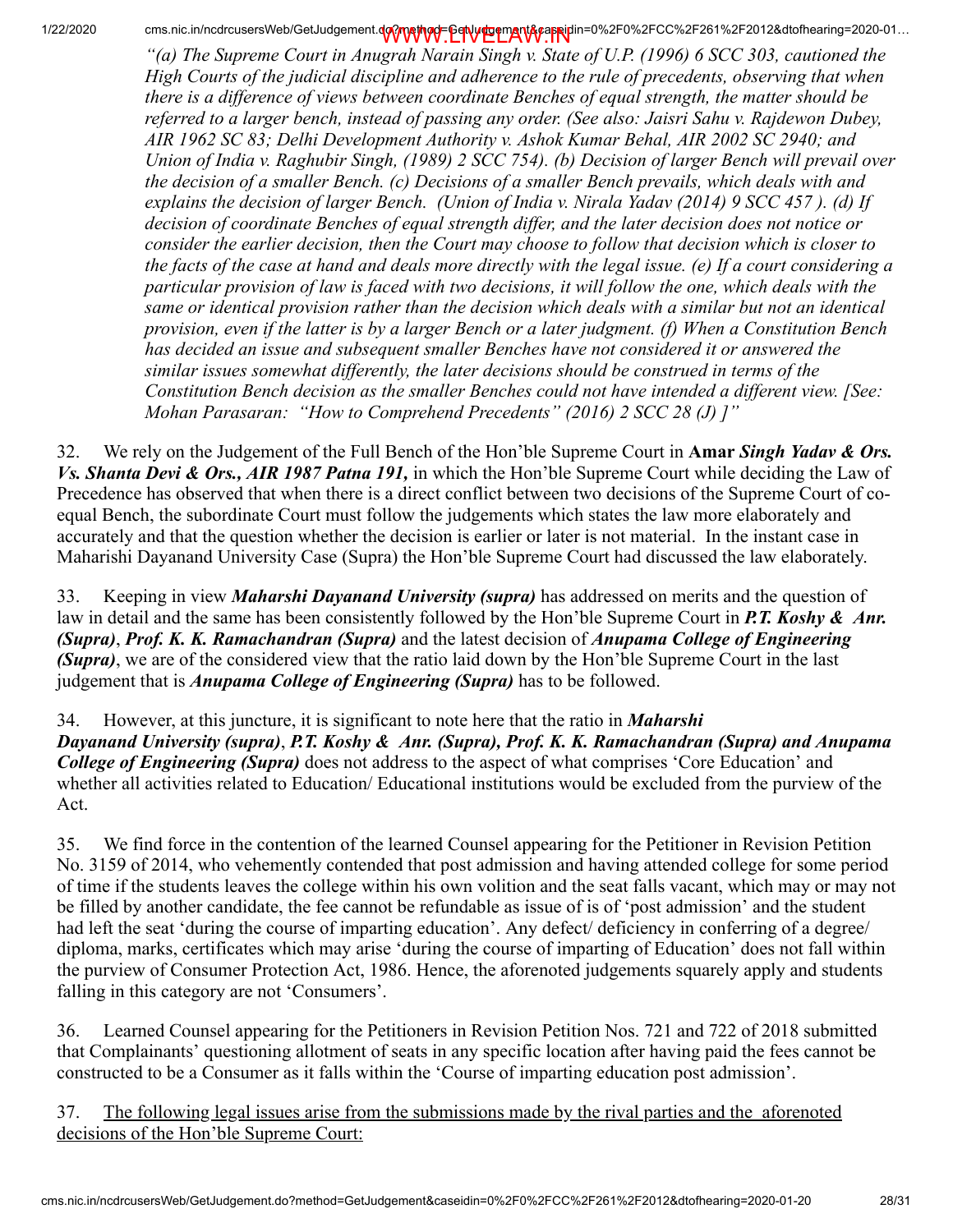- Would any defects/ deficiency/ unfair trade practice indulged by the Educational Institutions post admission, which does not fall within the 'course of imparting knowledge' till the degree is conferred, falls within the ambit of the definition of Education?
- If we apply the definition of Education, imparting knowledge for full potential, will that criterion apply to the admission stage, when the foundation for admission itself is deficient?
- Would preferential activities for extracurricular activities, which do not have a direct nexus with admission fees, syllabus etc. be defined as Core Education? For Example if students go for a picnic and a mishap happens, does it fall within the definition of deficiency of service and is it part of Core Education? Do educational tours fall within the ambit of the definition of 'Education'.
- Another example, if a school has a swimming pool and students of that institution drown on account of some deficiency or negligence of the authorities, would swimming in the school campus fall within the ambit of Core Education? Does maintaining a swimming pool and teaching swimming be considered as a part of Core Education?
- Does defect/ deficiency in service of any boarding/ hostel facilities rendered fall within the umbrella of 'Education'?
- Do coaching centers/ institutions fall within the ambit of the Definitionof 'Educational Institutions'.
- Do institutions involved in vocational training like, nursing, designing etc. strictly fall within the definition of 'Educational Institutions'.

38. Learned Counsel appearing for the Petitioners in Revision Petition Nos. 2955 to 2963 of 2018 submitted that once the University is declared as 'Deemed University' all functions and activities governed by the University Grants Commission Act (UGC Act), fall within the definition of 'Authority' within the meaning of Article 12 of the Constitution and would be amenable only to the jurisdiction of the High Court. It is contended that even if the Education Institutions do not have a proper affiliation, Consumer Fora do not have jurisdiction to entertain the same. In our view even if an Institution imparting education does not have a proper affiliation in imparting education, it is not rendering any service and, therefore, will be out of the purview of the Consumer Protection Act, 1986.

39. Learned Counsel appearing for the Petitioner in Revision Petition No. 222 of 2015 vehemently contended that the Complainant had taken admission in B. Ed. course of the Opposite Party on the assurance that the said college was recognized by National Council of Technical Education (NCTE) and affiliated with the Opposite Party No. 2, Uttrakhand Technical University, who subsequently came to know that the Institute was not recognized by NCTE and therefore sought for refund of the fees. Whether such an unfair trade practice post admission would fall within the ambit of the Act needs to be seen. As the Institution is imparting education though it has been not recognized by the National Council of Technical Education, it would not make any difference because it will be covered under the education. Thus, the said Institute would not be rendering any service as defined in the provisions of the Consumer Protection Act, 1986.

40. There may be instances where there may be defect/deficiency of service in pre-admission stages by an educational Institution but as the educational Institutions are not rendering any service by imparting education, these instances will also not give any right for a person to approach the Consumer Fora under the provisions of the Consumer Protection Act, 1986.

41. Learned Counsel for the Educational Institution in Revision Petition No. 1731 to 1733 of 2017 argued that imparting education in a school is not limited to teaching in a class room and involves within its ambit other co-curricular activities including taking out the students for educational trips etc., for their overall growth and development and improvement of their faculties. In that matter, the children were taken by the Respondents for an "educational excursion trip" to a place of historical importance, and it was contended that, any shortcoming or negligence during the course of such an act falls within the definition of imparting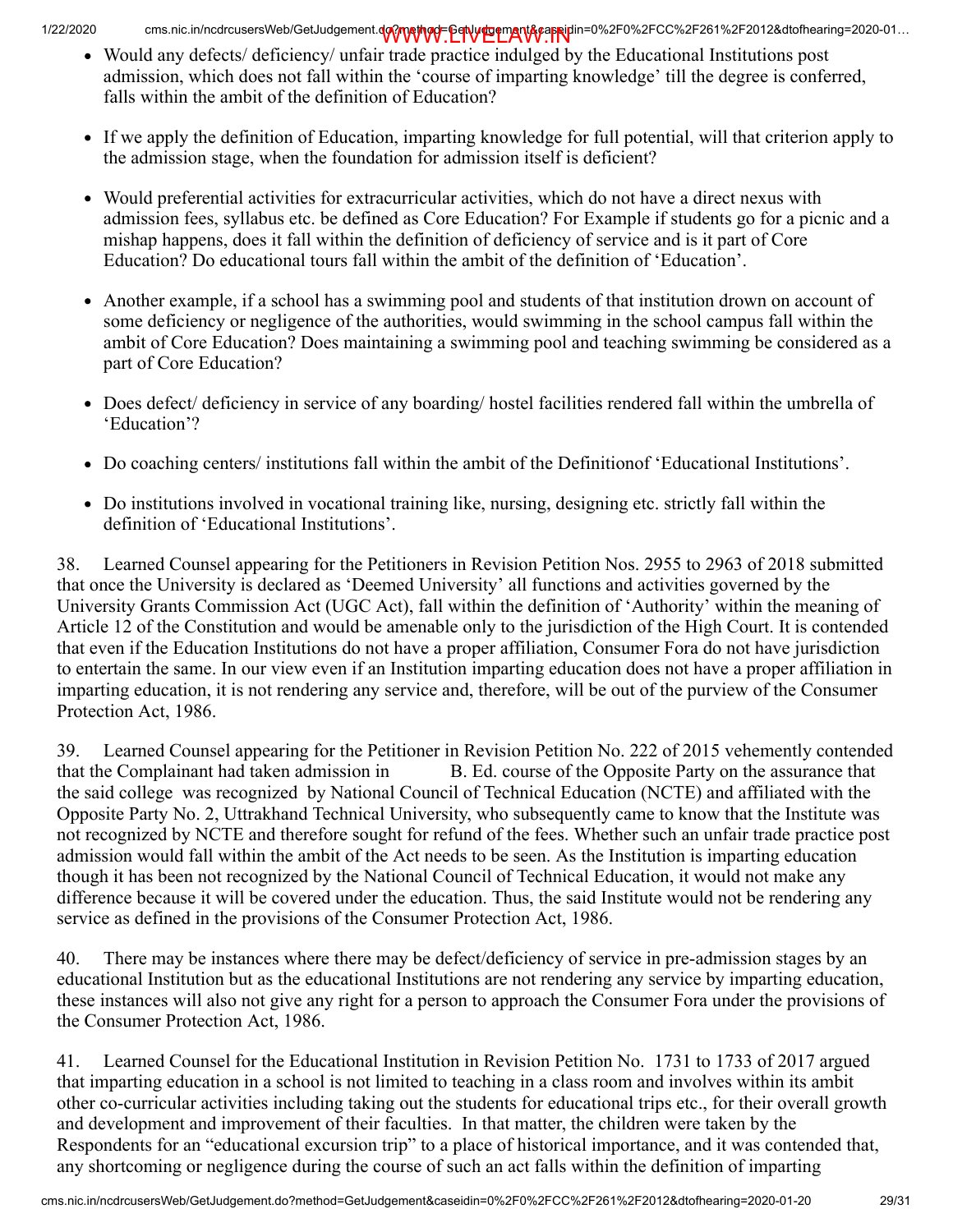education and therefore shall not fall within the domain of the Consumer Protection Act. 1986. Another issue which was raised is with respect to any defect or deficiency which may arise on account of a student drowning in a swimming pool maintained by the Educational Institution. We are of the considered opinion that such incidental activities of an Educational Institution while imparting education would also not amount to rendering any service under the provisions of the Consumer Protection Act, 1986.

42. Another relevant issue which was raised during the course of arguments was with respect to any defect or deficiency in the transportation which is provided by the schools/colleges. School buses are vehicles hired by the Institutions and in most schools is made compulsory with, the prescribed fees including the cost of transportation. Children come in their own vehicles also and we are of the view that any defect or deficiency in transporting the children to the school does fall within the definition of 'imparting knowledge' and, therefore, the Consumer Fora has no jurisdiction to entertain such Complaints arising out of these issues.

43. Now we address ourselves to the submissions made by the Learned Counsels in Revision Petition No. 462 of 2013 with respect to Coaching Institutions. The question which arises here is *whether the Coaching Institutions fall within the definition of "Educational Institution"*. Learned Counsel appearing for the Coaching Centres vehemently contended that though the Coaching Centres are not conventional Educational Institutions, since they are providing Coaching and training to students of an Educational nature same principles that apply to the Educational Institutions would also apply to these Institutions and that this view had been taken by this Commission in Fitjee Limited Vs. Minathi Rath I (2012) CPJ 194 NC. In this case it has been held that Complainants were consumers who sought to avail services for consideration and that Fitjee is the provider of the services and that they are Consumer Disputes. The issue that has been raised is that if the Coaching Centres were treated at par, as observed in this order, to be providing Coaching and training, to students of an Educational nature, then they too fall within the definition of 'Education' and, therefore, the services rendered by Coaching Centres cannot be construed to be 'Service' as defined under Section 2(1)(o) of the Act.

44. Learned Counsel appearing for the Complainants submitted that there is no Regulatory Mechanism applicable to the Coaching Institutes. He contended that Coaching Centres are promoting rote learning and not imparting actual knowledge. He vehemently contended that they are running for a commercial purpose with a single aim of making profit and are expanding using the franchise route.

45. We are of the considered view that conduction of Coaching Classes does not fall within the ambit of definition of 'Education' as defined by the Hon'ble Seven Judge Bench of the Supreme Court in *P.A. Inamdar (Supra).* Coaching Centres cannot be equated to regular schools or colleges which are regulated by a Regulatory Authority and also confer a Degree/Diploma on the student who has passed in the examinations conducted as per the Rules and norms specified in the statute and also by the concerned Universities. Therefore, strictly speaking Coaching Centres cannot fall within the definition of 'Educational Institutions'. We refrain from making any comments on the submissions of the learned Counsel for the Complainants with respect of Coaching Institutions indulging only in 'rote learning'.

46. For all the afore-noted reasons, we are of the opinion that any defect or deficiency or unfair trade practice pertaining to a service provider like 'Coaching Centres' does fall within the jurisdiction of the Consumer Fora.

47. Learned Counsel appearing for the Petitioner in Revision Petition Nos. 3383 and 3384 of 2018 submitted that student, who took admission in Multimedia Diploma and Certificate Courses in 3D Animation, Visual Effects, Video, Editing, Graphic Designing and Web Designing, though fall within the definition of Vocational training, the programs are recognized by Karnataka State Open University and withdrawal of any such program cannot fall within the jurisdiction of the Consumer Fora.

48. At the outset, a broad definition of all that comprises 'Vocational Courses' needs to be seen. Generally speaking, there is a three tier system in HR Vocational Training program in India, which involve Certification level for 10+2 students, Diploma level Graduation program and Post-Graduation programs. For example vocational program include courses in areas of agriculture, automobiles, information technology, air conditioning, lab technician, live stock management, films and television, tourism etc. The Hon'ble Supreme